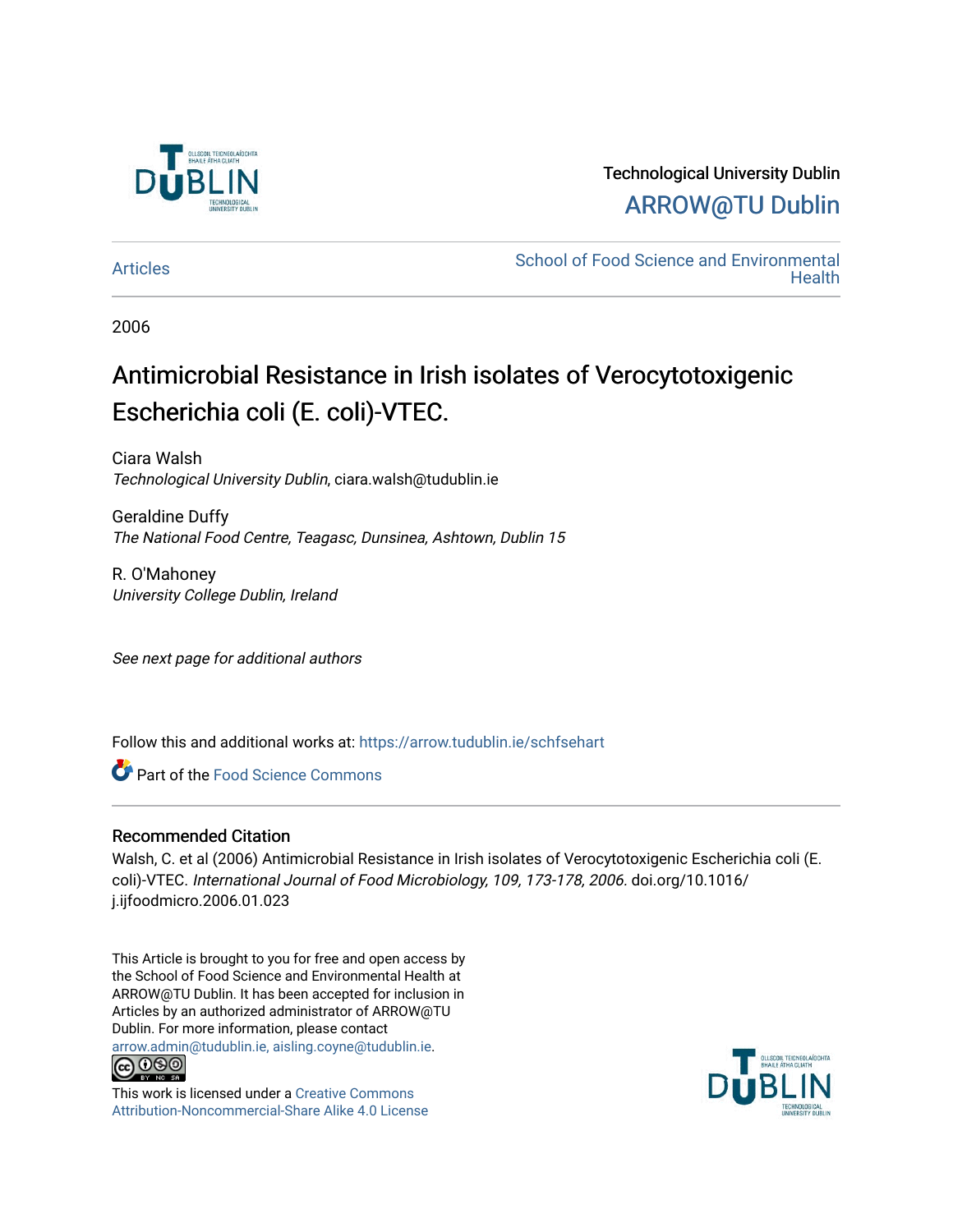## Authors

Ciara Walsh, Geraldine Duffy, R. O'Mahoney, I. S. Blair, and D. A. McDowell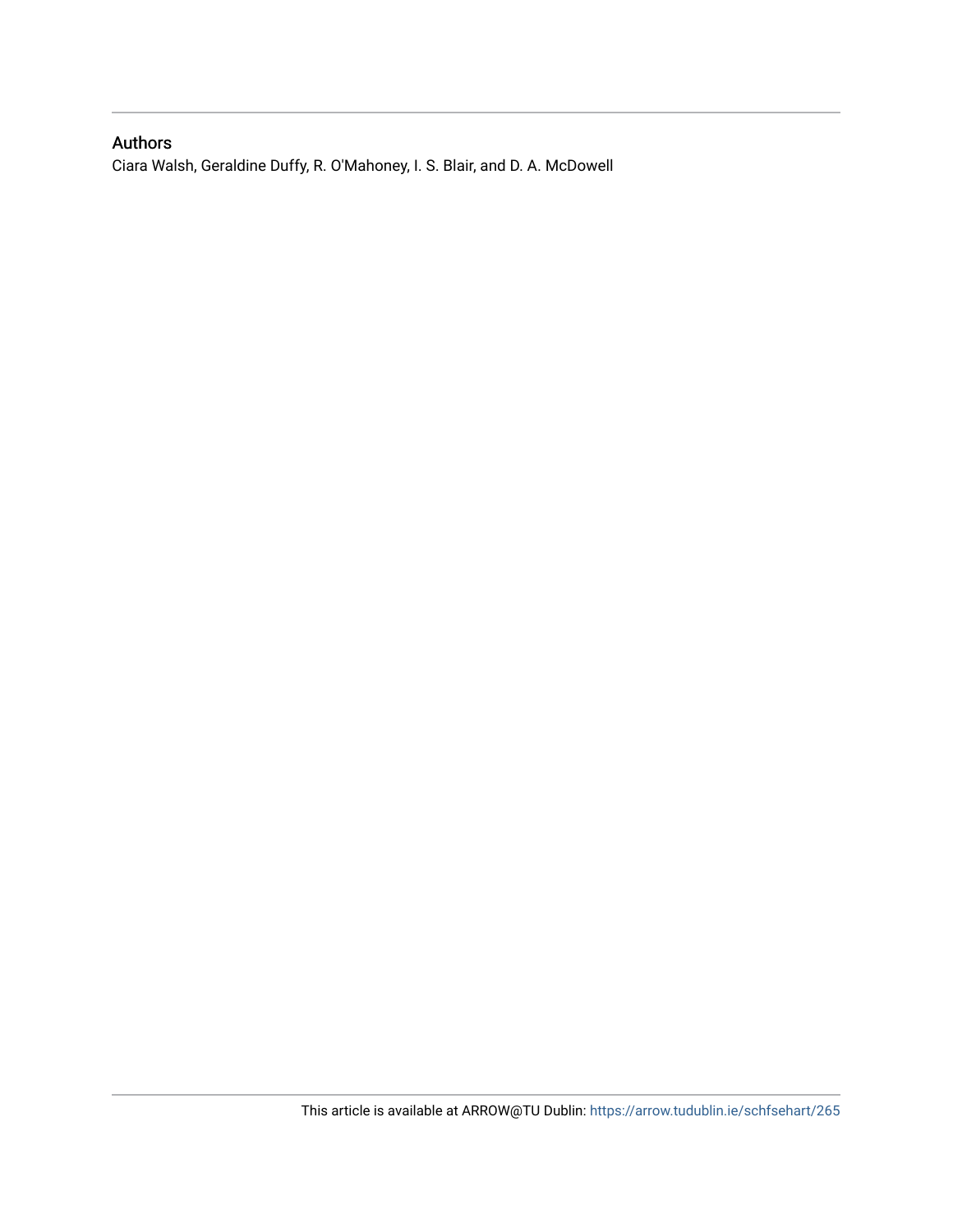**Antimicrobial Resistance in Irish isolates of Verocytotoxigenic** *Escherichia coli* **(***E. coli)***- VTEC***.*

C. Walsh<sup>1</sup>, \*G. Duffy<sup>1</sup>\*, R O'Mahony<sup>2</sup>, S. Fanning<sup>2</sup>, I. S. Blair<sup>3</sup> and D. A. McDowell<sup>3</sup>

<sup>1</sup>The National Food Centre, Teagasc, Dunsinea, Ashtown, Dublin 15, <sup>2</sup>Centre for Food Safety, School of Agriculture, Food Science and Veterinary Medicine, University College Dublin, Belfield, Dublin 4, Ireland, <sup>3</sup>Food Microbiology Research Unit, NICHE, University of Ulster, Shore Road, Newtownabbey, BT37 OQB, Northern Ireland.

\*Author for correspondence Tel.: (+353-1) 805 9500 Fax: (+353-1) 805 9550 E-mail: [Gduffy@nfc.teagasc.ie](mailto:Gduffy@nfc.teagasc.ie)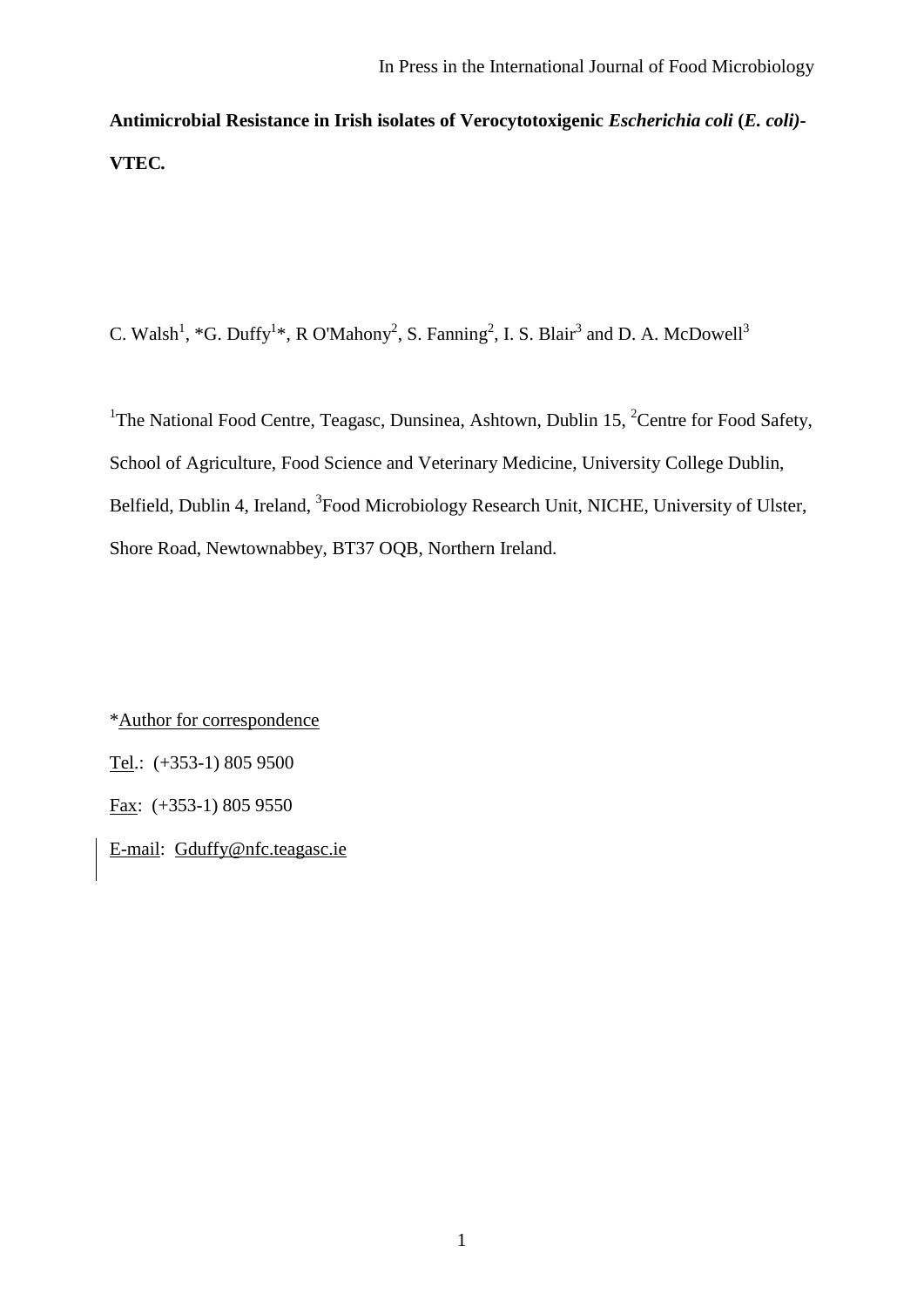#### **Abstract**

This study compared the antimicrobial resistance profiles of *Escherichia coli* O157:H7 isolates ( $n = 257$ ) recovered from bovine hides, minced beef and human clinical samples in Ireland, to those profiles of a range of Irish non-O157 *E. coli* (O111 and O26) isolates (n=31) from a variety of clinical and veterinary sources. Four multi-drug resistant (MDR) *E. coli*  O157:H7 food isolates were identified, with resistance to 10 (1 isolate), 6 (1 isolate) and 4 (2 isolates) antimicrobial agents respectively. Two of these isolates (resistant to 7 and 4 antimicrobial classes) were characterised further by molecular methods and found to contain class 1 integrons along with a  $\beta$ -lactamase-encoding *tem-1* gene. Transfer of antimicrobial resistance (ampicillin, streptomycin and sulphonamides), the *tem-1* gene and markers (*int1, qacE* $\Delta$ 1, *sul1*) characteristic of class 1 integrons were evident in one MDR isolate (resistant to 4 antimicrobial classes) when conjugation and transformation experiments were performed. A clinical isolate and a veterinary isolate of the O111 serotype were MDR and resistant to 4 and 3 antimicrobial classes respectively. These data suggests that the prevalence of antimicrobial resistance among the three VTEC serotypes examined in this study is low. These organisms may become a public health risk should they enter the food chain.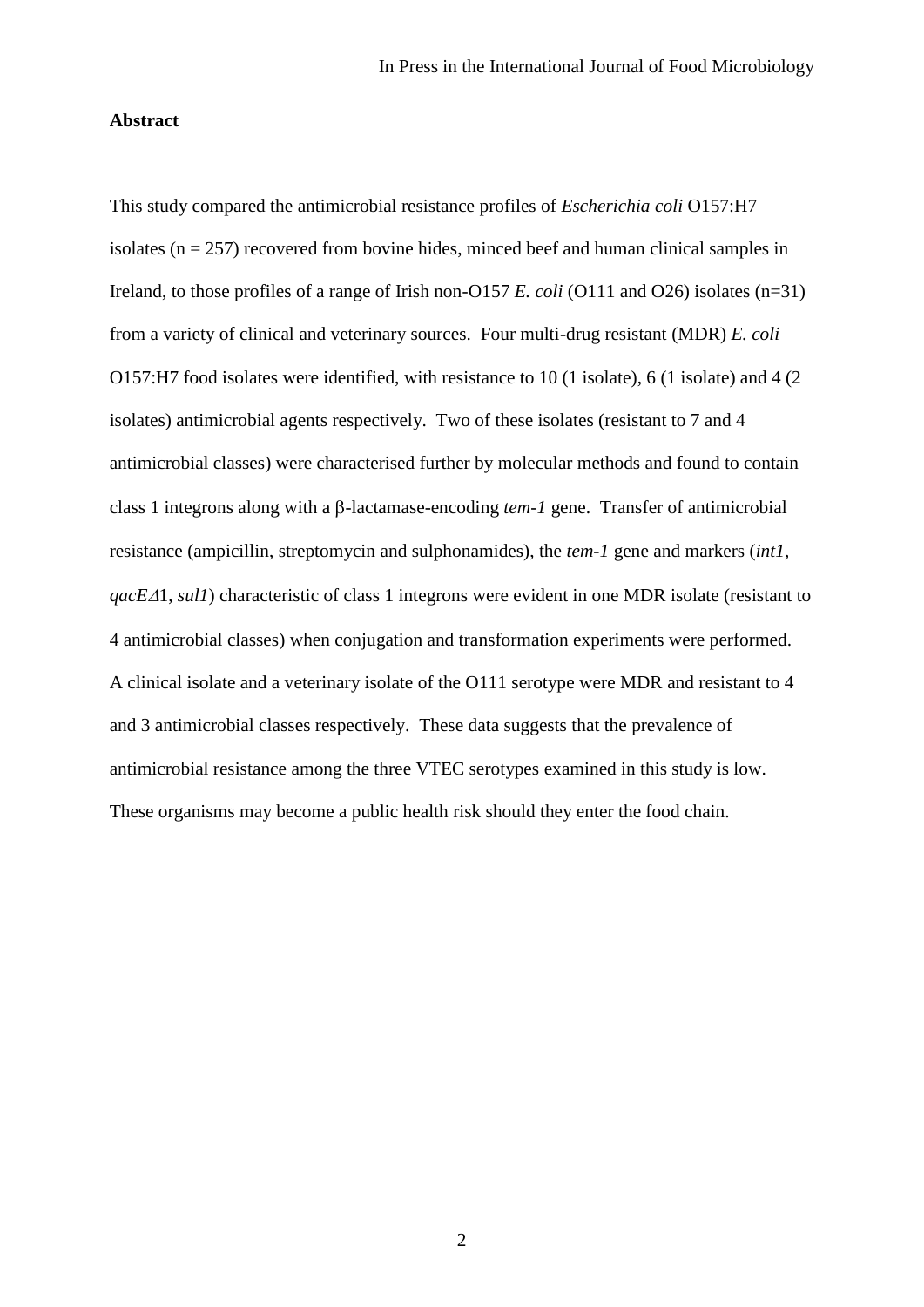## **1 Introduction.**

Cattle are considered to be a reservoir host of *Escherichia coli* O157:H7 and contaminated foods of bovine origin are important vehicles of human infection. Infection can manifest itself in severe and often fatal clinical symptoms, notably haemolytic uremic syndrome (HUS), which is characterised by the simultaneous occurrence of haemolytic anaemia, thrombocytopenia and renal failure (Weir, 2000)*.* The low infectious dose and high virulence of *E. coli* O157:H7 make infections severe and life threatening, particularly for young children, the elderly and immuno-compromised individuals.

Multi-drug resistance (MDR) is more often reported amongst non-pathogenic *E. coli*, compared to the pathogenic verocytotoxigenic *E. coli* (VTEC) organisms (Mizan *et al.,* 2002; Sanchez *et al.*, 2002; Bettelheim *et al*., 2003), independent of their source(s). Moreover, MDR-VTEC isolates reported now include both O157:H7 (Gallard *et al.,* 2001; Fitzgerald *et al.,* 2003) and non-O157 serotypes, [including O111, O26, O118, O103, O128 and O145] (Maidhof *et al.,* 2002; White *et al.,* 2002; Schroeder *et al.,* 2002b).

The use of antimicrobials in medicine (clinical and veterinary), coupled with their application in animal husbandry (often at a subtherapeutic levels), is regarded as a potential driving force for the selection of antimicrobial resistant bacteria. The increased use of antimicrobial agents has resulted in phenotypic changes, often due to chromosomal mutation(s) or the acquisition of extraneous DNA as part of mobile genetic element(s) such as plasmids or other related structures. Integrons are another type of genetic element, which are now recognised as efficient means by which resistance genes can be acquired through *in vivo*  recombination and subsequently disseminated. Integrons can incorporate variable sized open reading frames (ORFs), gene cassettes, that encode antibiotic resistance determinants. One or more cassettes can be recombined within an integron. In addition to the latter, integrons also contain two domains, a 5'-conserved segment (CS) encoding an *int1* recombinase and a 3'-CS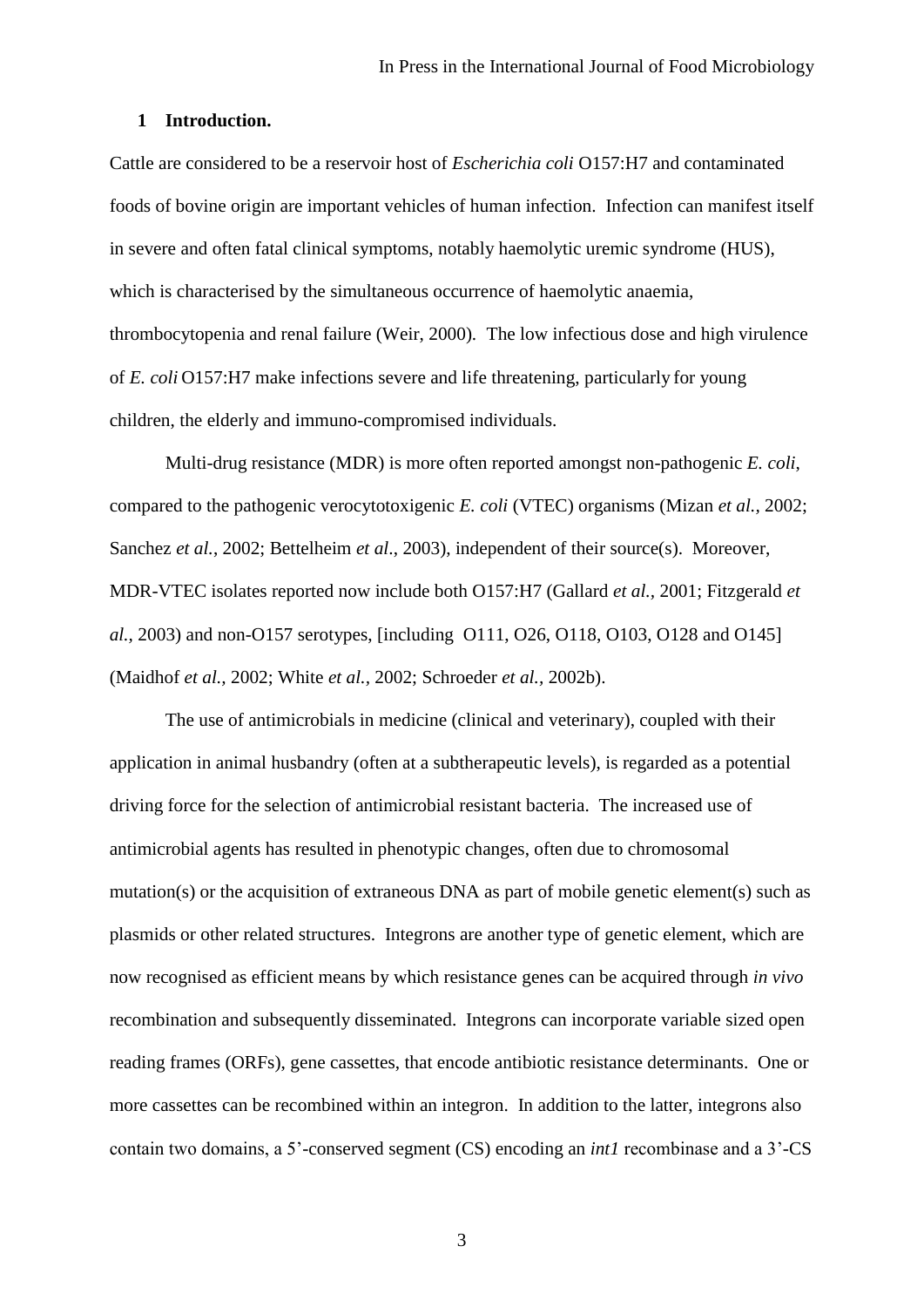containing two ORFs, *qacE1* (resistance to quaternary ammonium compounds) and *sul1* (a sulphonamide resistant gene).

Increasing resistance to therapeutically valuable antimicrobial agents among pathogenic bacteria may lead to an increase risk of therapeutic failure. For *E. coli* O157:H7 infections, the use of antimicrobial therapy remains controversial, as these agents can lead to bacterial cell wall disruption and the eventual release of shiga toxins *in vivo* (Takahasdi *et al.,* 1997; Mack, 2000). Conversely, it has been reported that certain antimicrobials may also suppress the release of these toxins, thereby preventing the onset of haemolytic uremic syndrome (HUS) (Shioma *et al.,* 1999; Murakami *et al.,* 2000). Any change in susceptibility of the pathogens may comprise the use of antimicrobial agents.

In this study we examined the antimicrobial resistance profiles of 288 VTEC isolates cultured from the human food production, processing, distribution and the consumption chains, [i.e. veterinary, abattoir, retail, and human (clinical) sources] in Ireland. A genetic basis for the resistance profile was established for two MDR isolates (resistant to 10 and 6 antimicrobial agents) and their ability to transfer antimicrobial resistance was investigated.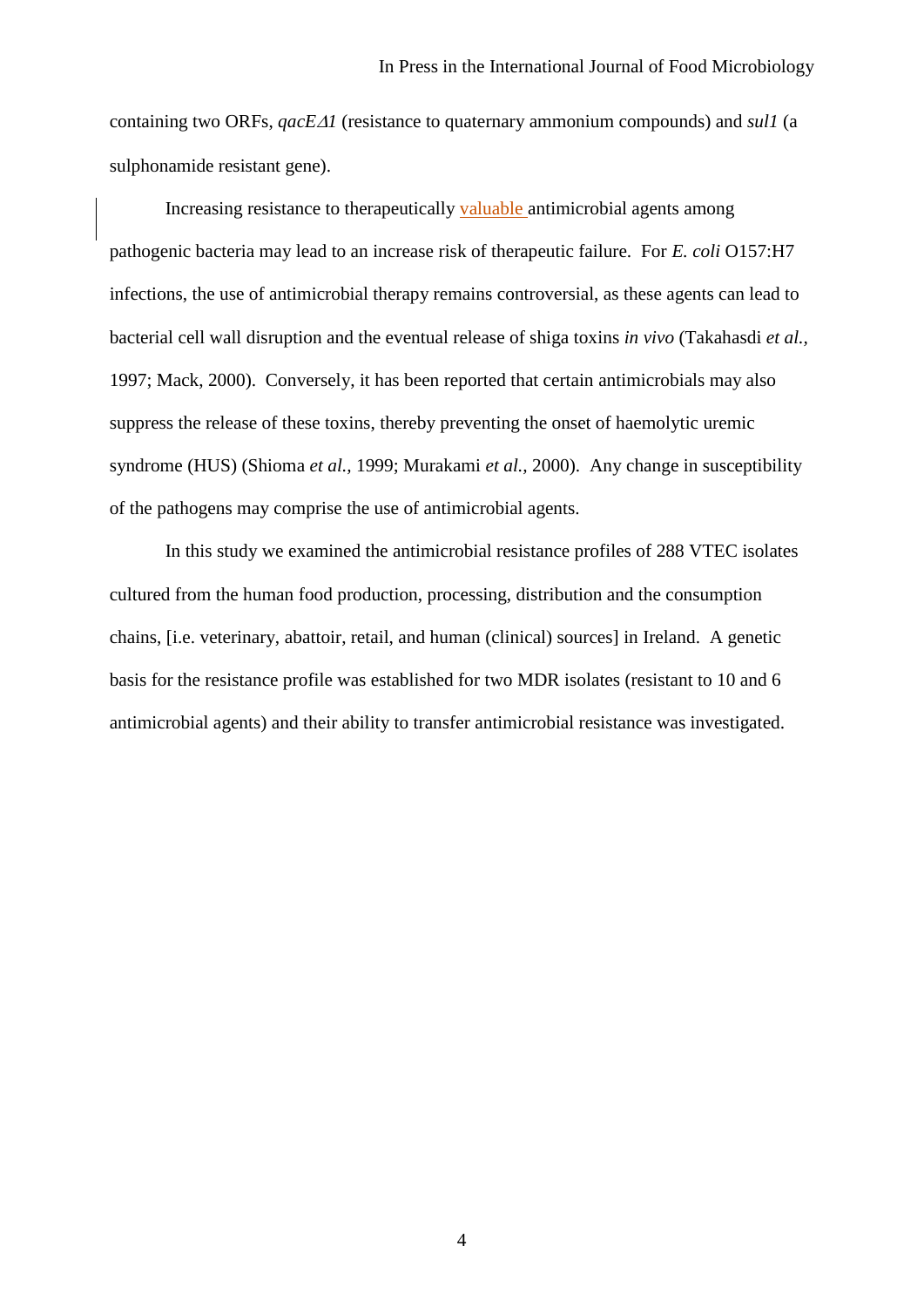### **2. Materials and Methods**

#### *2.1 Bacterial Strains.*

VTEC isolates (288) examined in this study included *E. coli* O157:H7 (204) isolated from the hide of beef carcasses in Irish abattoirs (O'Brien *et al.*, 2005), *E. coli* O157:H7 (45) isolated from Irish ground beef (Cagney *et al.,* 2004) and clinical *E. coli* O157:H7 (8) obtained from a hospital in the Dublin area. In addition, this study also included non-O157 isolates, *E. coli*  O111 (16) and *E. coli* O26 (15), cultured from a variety of Irish clinical and veterinary sources.

## *2.2 Antimicrobial Susceptibility Testing.*

The resistance profiles of all VTEC isolates (288) were determined against a panel of 15 antimicrobial agents as described by Walsh *et al.,* (2001), using the standardised Bauer-Kirby agar disc diffusion technique. Lawn cultures of each isolate were prepared on Mueller Hinton Agar (Oxoid) following the NCCLS guidelines (Anon, 2004). Antimicrobial containing discs (Oxoid) used, included ampicillin (Amp 10 µg); cefachlor (Cec 30 µg); cefixime (Cfm 5 µg); chloramphenicol (C 30 µg); ciprofloxacin (Cip 5 µg); doxycycline (Do 30 µg); kanamycin (K 30 µg); minocycline (Mh 30 µg); moxalactam (Mox 30 µg); nalidixic acid (Na 30 µg); norfloxacin (Nor 10 µg); streptomycin (S 10 µg); sulfonamides (Su 300 µg); tetracycline (T 30 µg) and trimethoprim (W 5 µg) were carefully applied onto the lawn cultures and incubated for  $24$  h at  $37^{\circ}$ C. Zone diameters were measured and the susceptibility (or resistance) of each isolate to the panel of agents was determined. The controls strains used were *E. coli* ATCC 25922 and *Pseudomonas aeruginosa* ATCC 27853. Any isolate was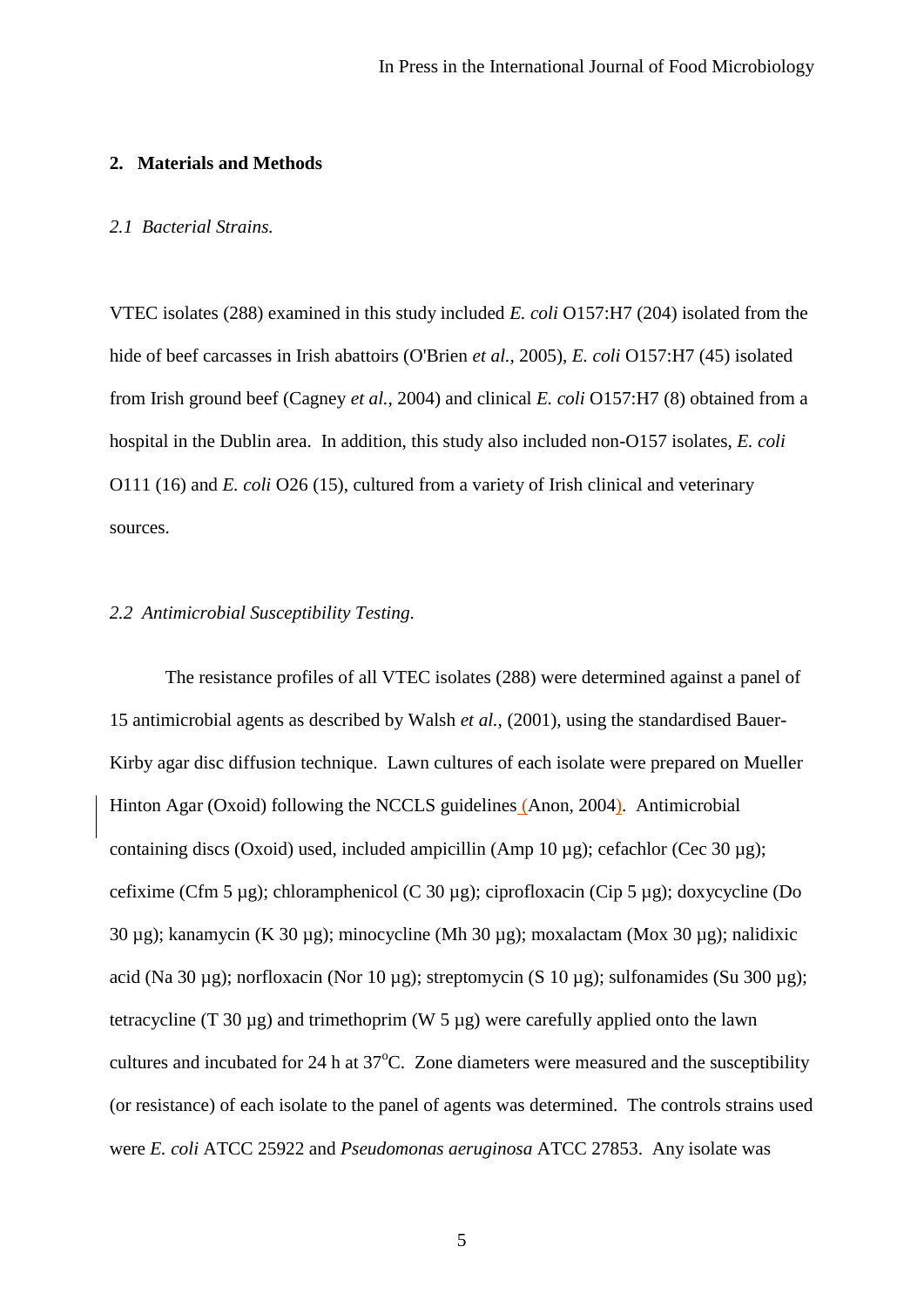resistant to 3 or more different antimicrobial classes (Miragaia *et al.* 2002) was defined as multi-drug resistant (MDR).

#### *2.3. Genomic DNA isolation.*

Genomic DNA was purified from each isolate using the Wizard Genomic DNA purification kit (Promega, Madison, WI), according to the manufacturer recommendations. Following recovery of the template DNA, the corresponding DNA concentration was determined spectrophotometrically as previously described (O'Mahony *et al.,* 2005). The integrity of the purified template DNA was assessed by conventional agarose gel [1.5%, (w/v)] electrophoresis in 1 X tris-EDTA-acetic acid (TAE) buffer containing  $0.5 \mu g/ml$ ethidium bromide (EtBr). DNA preparations were stored at 4˚C.

#### *2.3. PCR analysis.*

Variable regions containing the characteristic gene cassette(s) associated with class 1 integron structures were amplified, as described previously (O'Mahony *et al.* 2005). Primer sets and thermal cycling conditions are outlined in Tables 1 and 2. The conserved structures of class 1 integrons, 5'- and 3'-CS domains were also assessed by PCR.

## *2.4. Amplification of -lactamase-encoding* tem *gene by PCR.*

Template DNA from the two MDR isolates (resistant to 7 and 4 antimicrobial classes) were examined for the presence of the *tem*-encoding  $\beta$ -lactamase, using the PCR primers and cycle conditions described in Table 1 and 2.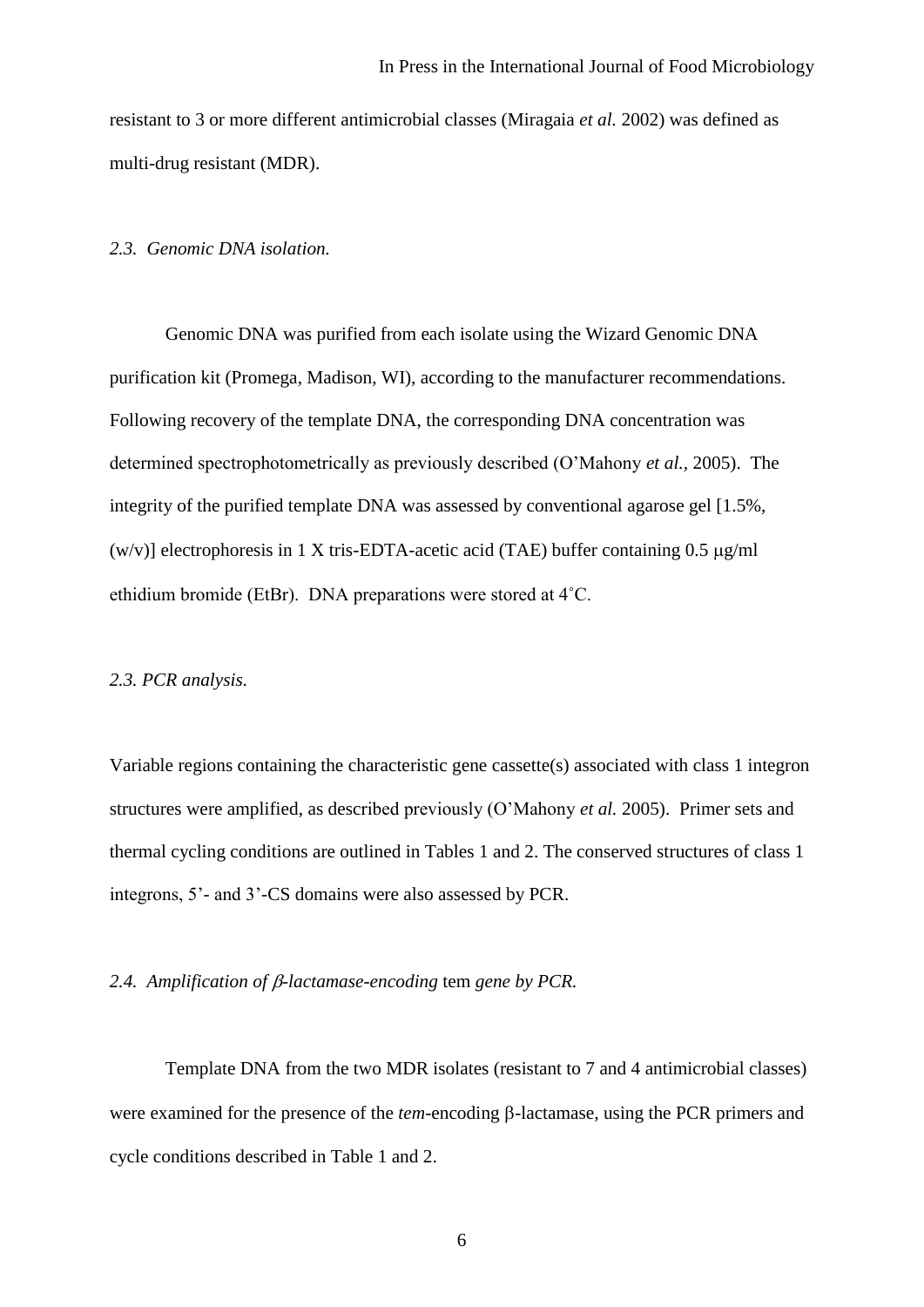#### *2.5. DNA sequence analysis of -lactamase-encoding* tem-1 *gene*

Amplicons of interest were extracted directly from the agarose gel using a QIAGEN gel extraction kit (QIAGEN, West Sussex, UK). The extracted DNA fragment was purified and quantified (as described above) and sequenced commercially (Qiagen, Hilden, Germany). Amplicons were sequenced in both directions once. Sequence text files were subsequently obtained and used to search the current GenBank databases using the BLAST suite of programs (Altschul *et al.,* 1997). CLUSTALW amino acid sequence alignments were produced for comparison (Thompson *et al.,* 1994).

# *2.6. Investigation of antimicrobial transfer from 2 MDR* E. coli *O157:H7 isolates (resistant to 10 and 6 antimicrobials)*

Each of the 2 MDR *E. coli* O157:H7 (donor stains) and recipient strain of *Salmonella*  Derby were cultured in duplicate in 10 ml of LB Broth (Miller) for 24 h at  $37^{\circ}$ C. The recipient *S.* Derby strain was previously shown to be susceptible to all antimicrobials, to which the 2 donor MDR strains were resistant. *S.* Derby did not contain the  $\beta$ -lactamase gene *tem* or a class 1 integron. The overnight cultures were centrifuged at 15,000 g for 3 min and each pellet was resuspended in 3 ml sterile water. Each of the 2 MDR donor strains was combined separately with the *S*. Derby recipient strain in a 1:1 ratio. One hundred  $\mu$ l aliquots were then plated out onto 10 previously dried Tryptone Soya Agar (Oxoid) plates and incubated for 24 h at  $37^{\circ}$ C. The resultant cultures were restreaked onto Xylose Lysine Desoxycholate (Oxoid), which after 2 h at  $25^{\circ}$ C was overlayed with TSA containing 100 μg/ml<sup>-1</sup> ampicillin and incubated for a further 24 h at 37<sup>o</sup>C. Isolates of typical *Salmonella*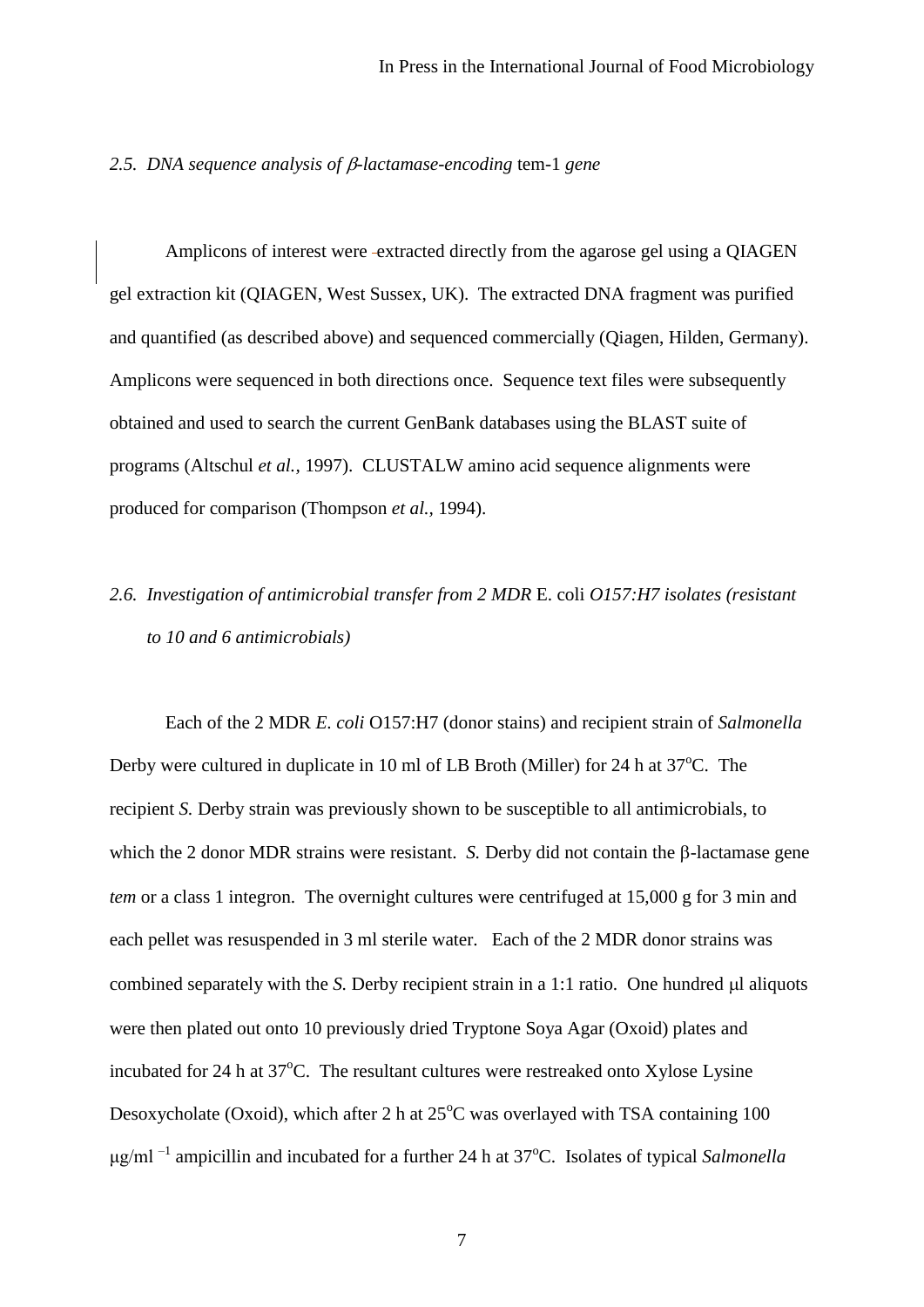morphology (black colony with halo) were restreaked on XLD containing 100  $\mu$ g/ml<sup>-1</sup> ampicillin and incubated at  $37^{\circ}$ C for 24 h. Further confirmation tests were carried out on the resultant cultures.

Plasmid purification of the 2 MDR *E. coli* O157:H7 strains was carried out using a standard kit (Pure Link Hi Pure Plasmid Maxiprep kit, Invitrogen, USA). The resultant plasmid was then transformed into competent strains of *S*. Derby by heat shocking at 42<sup>o</sup>C for 2 min and followed by growth on TSA containing  $100 \mu g/ml^{-1}$  ampicillin in accordance with Ausubel *et al.* (2002).

The transconjugant and transformed isolates were tested to ascertain their newly acquired antibiotic resistance profiles, by disc diffusion testing in accordance with the NCCLS standard. The DNA of these strains was once again purified and screened by PCR for the *tem*  gene and class 1 integron associated genes as previously described.

#### **3. Results**

#### *3.1. Antimicrobial Profiles.*

The resistance profiles of the VTEC isolates examined are presented in Table 1. Four (1.4%) of the 288 VTEC isolates tested were found to be MDR. Among the *E. coli* O157:H7 isolates, 2 MDR isolates were cultured from retail mince-beef (ground beef). One was resistant to 10 antimicrobials (AmpCDoKMhNaSSuTW) belonging to 7 different antimicrobial classes and the other to 6 antimicrobials (AmpDoMhSSuT) belonging to 4 different antimicrobial classes. It was noted that considerable cross-resistance existed between tetracycline, doxycycline and minocycline.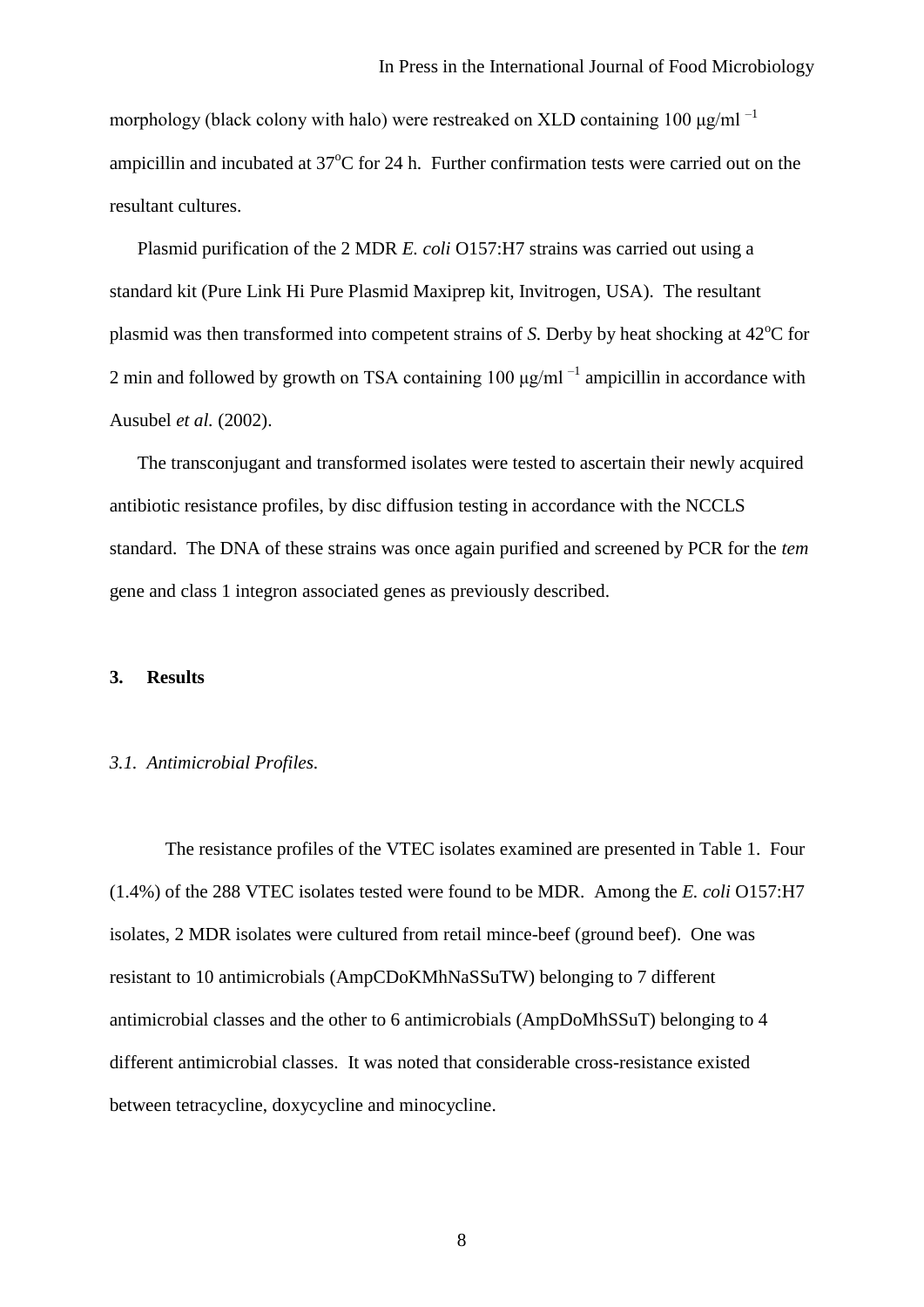All remaining *E. coli* O157 isolates from hides or from clinical sources (Table 1) were not classed as MDR since they were resistant to fewer than two antimicrobial classes. Two *E. coli* O111 isolates examined were MDR, one clinical (AmpNaSW) and one veterinary isolate (AmpSSu). Only 2 out of 15 *E. coli* O26 isolates (clinical and veterinary) examined showed antimicrobial resistance (tetracycline), all other isolates were found to be sensitive to all the antimicrobials used in this study.

The highest prevalence of resistance in the *E. coli* O157 minced beef isolates were to the antimicrobials, streptomycin (36% of all minced beef isolates), nalidixic acid (29%), doxycycline (9%) and tetracycline (9%). None of the 45 minced beef isolates were found to be resistant to ciprofloxacin, norfloxacin and moxalactam. Similarly, the highest prevalence of resistance in *E. coli* O157 bovine hide isolates was to streptomycin (8% of bovine hide isolates), followed by sulfonamides (6%) and kanamycin (6%). Streptomycin resistance was common (10%) in the clinical isolates of *E. coli* O157 (8), O111 (7) and O26 (6) examined, followed by ampicillin (5%), nalidixic acid (5%) and trimethoprim (5%). Clinical isolates were found to be completely susceptible to 11 of the examined antimicrobials. The highest prevalence of resistance amongst *E. coli* O111 (9) and *E. coli* O26 (9) veterinary isolates was also to streptomycin (17%), followed by sulfonamides (11%) and kanamycin (11%). All veterinary isolates were found to be susceptible to 9 of the antimicrobials tested. Overall the highest prevalence of resistance in all of the 288 isolates tested was found to the antimicrobial streptomycin (8%), followed by nalidixic acid (6%), sulfonamides (3%), kanamycin (2%) and tetracycline (2%). All 288 VTEC isolates were found to be susceptible to cefixime and ciprofloxacin.

3.2. Investigation of 2 MDR isolates for resistant isolates for integrons and β-lactamase*encoding* tem-1 *genes by PCR.*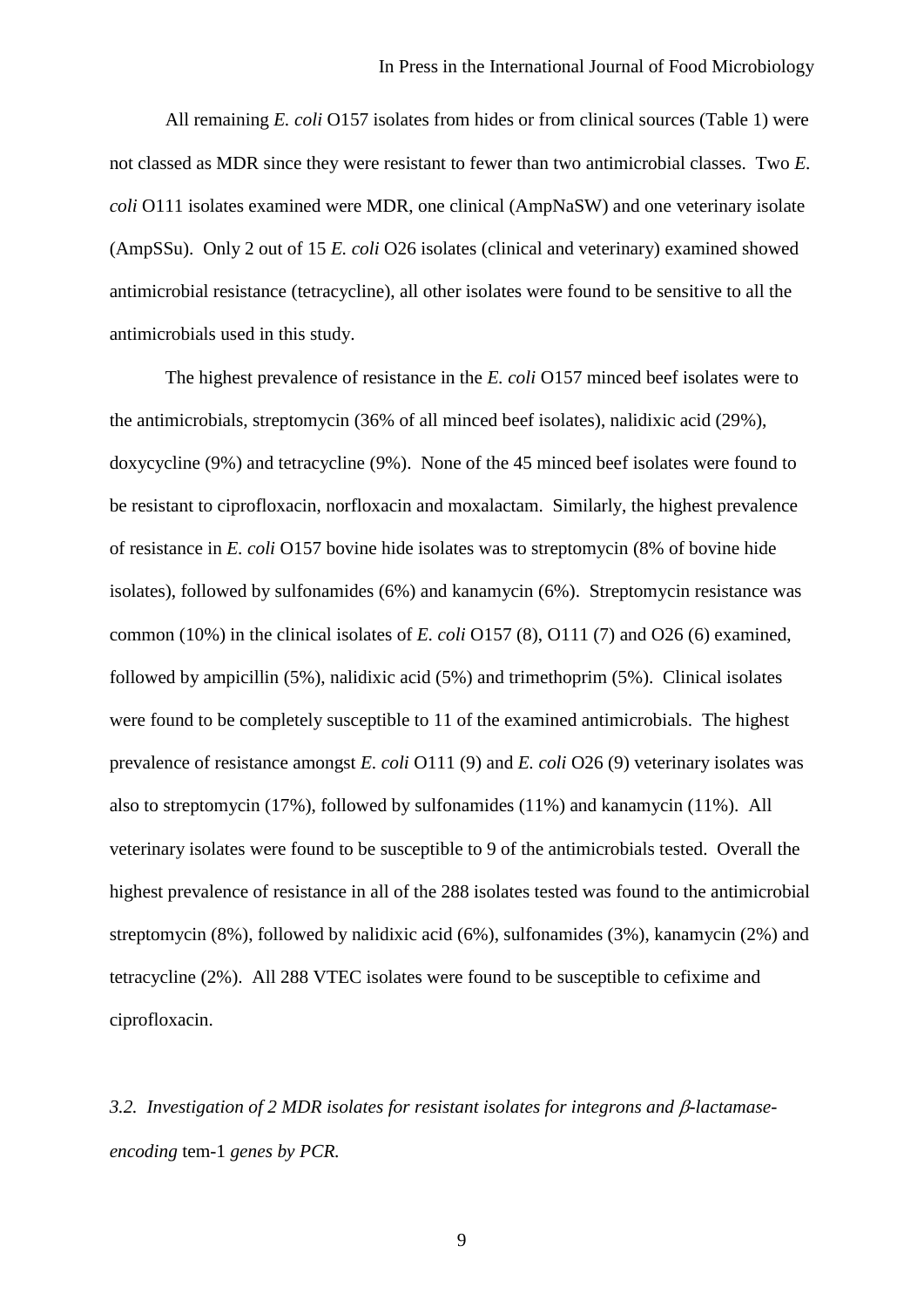The genetic basis for antimicrobial resistance and transfer were explored in the 2 MDR *E. coli* O157:H7 mince beef isolates (resistant to 7 and 4 antimicrobial classes). Two MDR isolates of *E. coli* O157:H7 (resistant to 7 and 4 antimicrobial classes) were analysed for the presence of class 1 integrons and *tem*-*1*-encoding ORFs by PCR. Data obtained showed that 2 of the minced beef MDR *E. coli* O157:H7 isolates contained class 1 associated gene cassette structure. Both MDR isolates produced an amplicon of approx. 500 bp after agarose gel electrophoresis. These two MDR isolates were also found to contain *int1*,  $qacE\Delta1$ , *sul1* markers characteristic of class 1 integrons (data not shown). In addition, these isolates were found to contain the *tem-1* gene. The *tem-1* gene confers resistance to  $\beta$ -lactam agents.

Sequence analysis of the putative *tem*-*1* gene amplified from the *E. coli* O157:H7 which was resistant to 7 antimicrobial classes, showed 98% sequence identity to *tem*-*1* from a *Serratia marcescens* isolate (accession number AB103506), a *Salmonella* Enteritidis isolate (accession number AB103092) and a plasmid (pINSRA99) located *tem*-*1* gene from *E. coli* (accession number AJ437107). BLAST searches with the putative *tem*-*1* gene from the *E. coli* O157:H7 MDR isolate (resistant to 4 antimicrobial classes), also confirmed the presence of a *tem-1* gene in this isolate. In the latter case, this *tem*-*1* displayed a 97% identity to other *tem*-*1* genes found within *E. coli* expression vectors such as pKM263-2xHMK (accession number AY428066).

*3.3. Investigation of antimicrobial transfer from 2 MDR E. coli O157:H7 isolates (resistant to 7 and 4 antimicrobial classes))*

The MDR *E. coli* O157:H7 strain resistant to 4 antimicrobial classes (AmpDoMhSSuT) transferred ampicillin resistance by conjugation with the *S.* Derby recipient strain. Ampicillin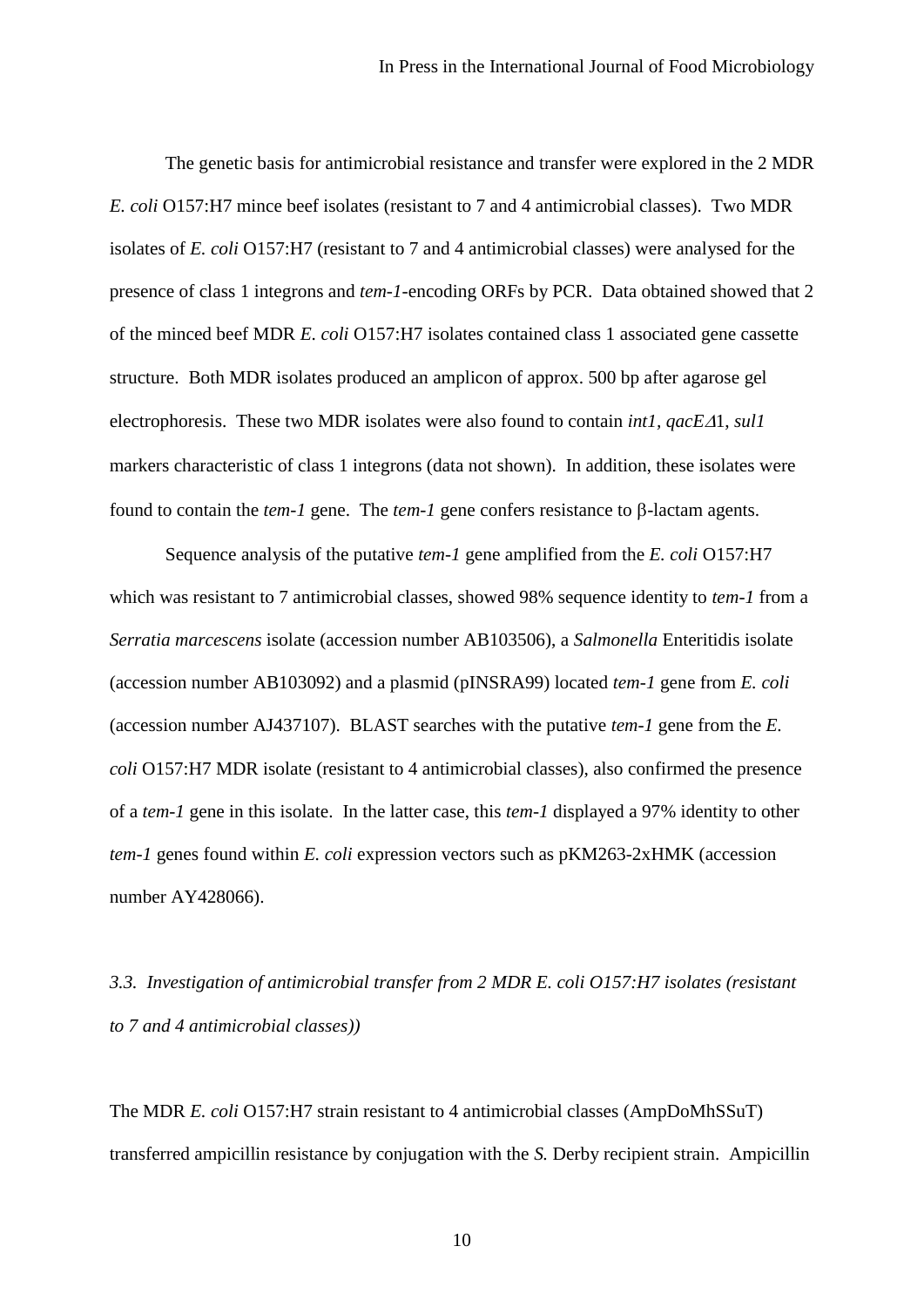resistance was also transferred by plasmid isolation from this MDR strain and transformation into a competent *S.* Derby strain. Disc diffusion showed that resistance to streptomycin and sulphonamides was transferred on both occasions, along with ampicillin resistance. Resistance to tetracycyline, minocycline or doxycycline was not transferred. PCR confirmed the presence of the *tem* gene and class 1 integron associated markers (*int1*, *qacE1* and *sul1*) in the recipient strain, which was not present in *S.* Derby prior to conjugation or transformation.

The transfer of antimicrobial resistance was not evident by mating or transformation in the strain of *E. coli* O157:H7 resistant to 7 antimicrobial classes (AmpCDoKMhNaSSuTW).

#### **4. Discussion**

*E. coli* is commonly found in the gastrointestinal tracts of humans and animals. Various selective pressures in these environments favour the development, persistence and dissemination of robust strains some of which may be resistant to antimicrobial agents (Schroeder *et al.,* 2002a; 2002b). In this study, we observed antimicrobial resistance to several classes of antibiotics {including  $\beta$ - lactams, aminoglycosides, sulfonamides, quinolones, tetracyclines, cephems, benzene derivatives (chloramphenicol) and macrolides}, and our observations are supported by those of others (Maidhof *et al.,* 2002; White *et al.,* 2002; Schroeder *et al.* 2002a; 2002b; Magwira *et al.,* 2005), confirming that resistance to a broad variety of antimicrobials classes can occur in VTEC. Among the 288 VTEC isolates in this collection (1.4% of which were MDR), two of 45 *E. coli* O157:H7 isolates and 2 strains of *E. coli* O111 exhibited an MDR phenotype, suggesting that MDR may be emerging across the range of VTEC (including O157 and non-O157) serotypes. This is in agreement with the literature (Schroeder *et al.,* 2002a; 2002b; White *et al.,* 2002), which reported a MDR *E. coli*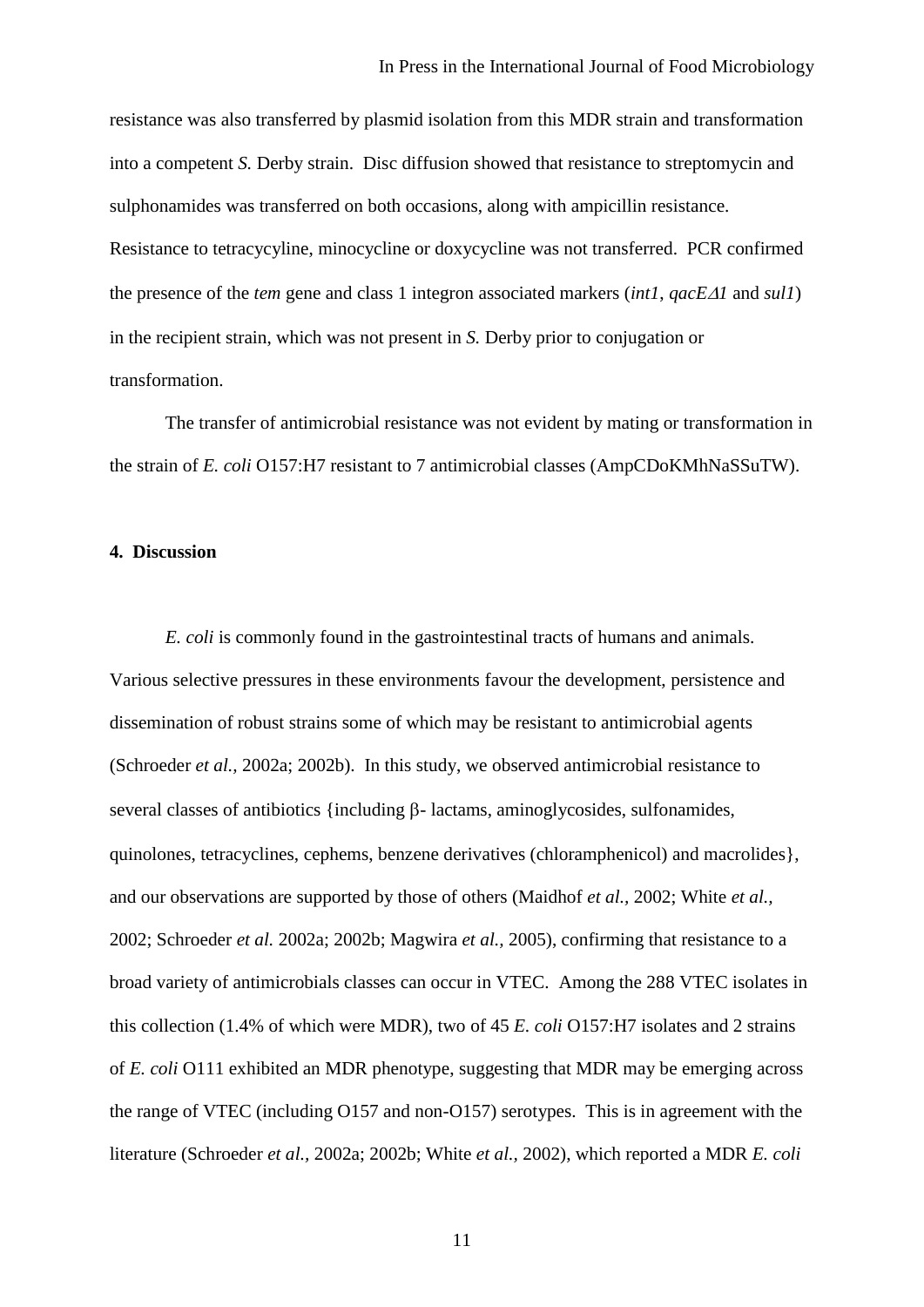O118:H6 isolate carrying resistance to 8 antimicrobials (Maidhof, 2002). One of the MDR isolates from this study was resistant to 10 antimicrobial agents (AmpCDoKMhNSSuTW) belonging to 7 antimicrobial classes and the other to 6 antimicrobial agents, belonging to 4 antimicrobial classes. Multi-drug resistance to six or seven antimicrobial agents has been previously reported in *E. coli* O157:H7 (Giammanco *et al.,* 2002; Miwa, *et al.* 2002; Golding and Matthews, 2004). Detection of an isolate simultaneously resistant to 10 antimicrobials, especially from a retail meat source is a concern, as it may pose a risk to public health were these isolates to gain entry to the food chain. The therapeutic value of antimicrobial use in the case of VTEC infection requires careful consideration, however there is cautious optimism that with further research and observation, some antimicrobials be useful in the treatment of VTEC-related infections.

Further investigation was carried out on the two MDR *E. coli* O157:H7 strains (resistant to 7 and 4 antimicrobial classes), to identify the mechanisms responsible for resistance at the genotypic level. Both strains were found to contain class 1 integrons. These genetic structures have been previously reported in antimicrobial resistant *E. coli* (Du *et al.,*  2005; Box *et al.,* 2005) and VTEC isolates (Ahmed and Shimamoto, 2004; Ahmed *et al.,* 2005).

A β-lactamase gene *tem-1* was identified in both MDR *E. coli* O157:H7 isolates. The *tem*-*1* gene amplified from the *E. coli* O157:H7 resistant to 7 antimicrobial classes, showed 98% identity to a *S.* Enteritidis isolate and a similar gene located on a plasmid from *E. coli* and similarly the *tem*-*1* gene from the *E. coli* O157:H7 isolate resistant to 4 antimicrobial classes showed a 97% identity to other *tem*-*1* genes found within *E. coli* expression vectors. These results suggest that the *tem*-*1* is widely distributed in *Salmonella* and *E. coli.* This is in agreement with the literature, which suggests that *tem*-*1* is the most common plasmid-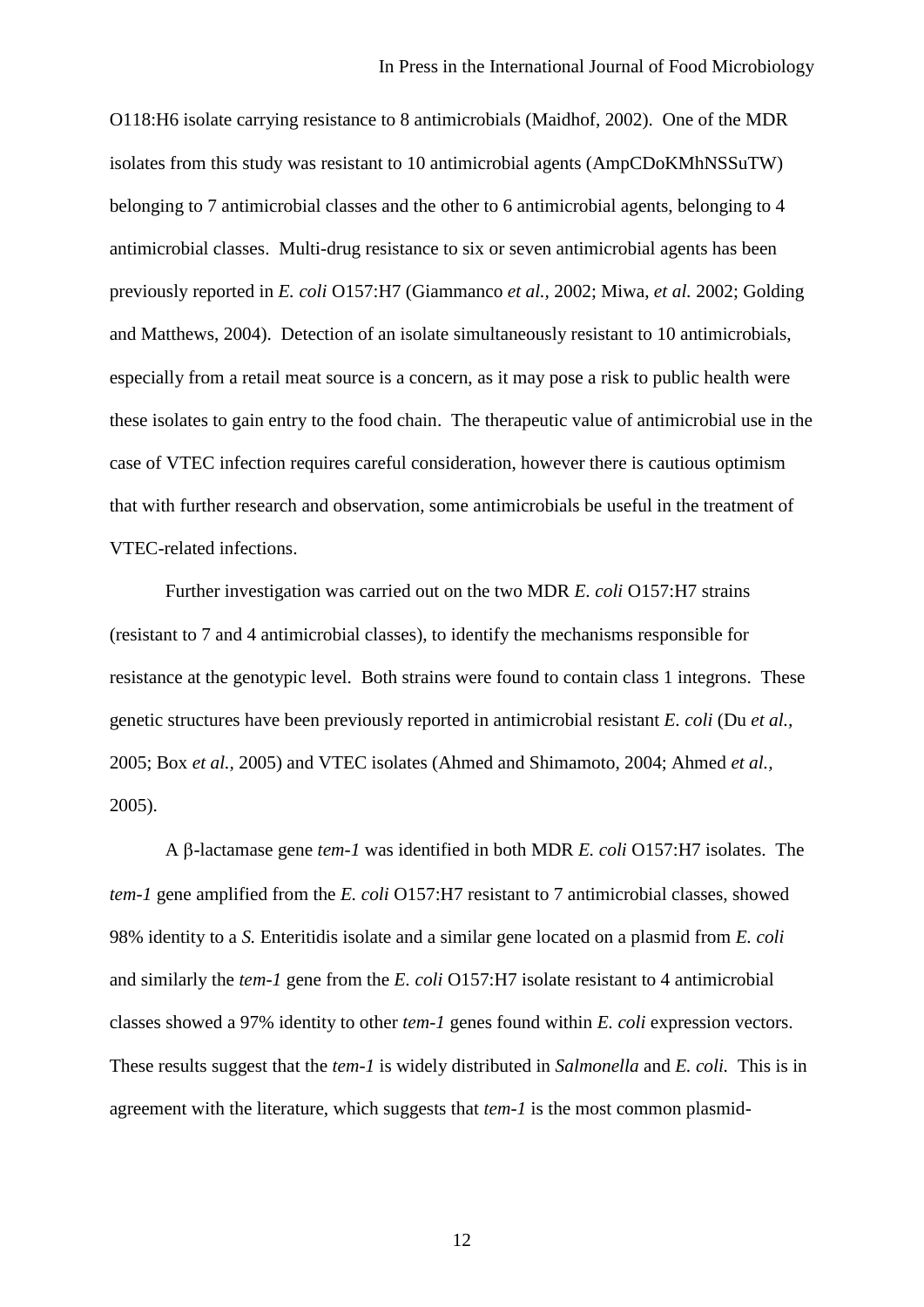mediated enzyme and confers resistance to ampicillin mainly in Gram-negative enteric organisms (Larson and Reuben, 2002).

This study showed the transfer of antimicrobial resistance by conjugation and transformation from one MDR strain of *E. coli* O157 to a *Salmonella* strain. The transfer of antimicrobial resistance in *Enterobacteriaceae* has been previously documented (Blake *et al.*  2003; Maisonnveuve *et al.* 2000; Yates *et al.* 2004). Singh *et al.* 2005 reported the transfer of antimicrobial resistance and class 1 integrons from 5 VTEC strains during conjugation. Resistance to 3 antimicrobials (ampicillin, streptomycin and sulphonamides) were transferred in this study. Similarly, Singh *et al.* 2005 reported the transfer of ampicillin, streptomycin and sulphonamides, among the antimicrobial resistance markers transferred during conjugation. The transfer of antimicrobial resistance (ASSu) and a class 1 integron markers during conjugation and transformation suggested that this resistance was plasmid-mediated. No evidence was found that antimicrobial resistance could be transferred from the other MDR *E. coli* O157 strain (resistant to 10 antimicrobial agents), suggesting that resistant in this instance may be chromosomal or possibly efflux pump related (Li *et al*., 2004). This isolate is currently the subject of further research.

The overall prevalence of antimicrobial resistance in the types of VTEC examined in this study are low, however any increase in the numbers of these isolates being reported would pose serious clinical and therapeutic challenges in the future. VTEC typically colonise the gastro-intestinal tract of ruminant animals, which is an environment with the potential for considerable gene transfer within the *Enterobacteriaceae* family. Multi-drug resistance among foodborne *Enterobacteriaceae* poses a serious challenge to all public health professionals. Vigilant surveillance of these pathogens must be a food safety priority.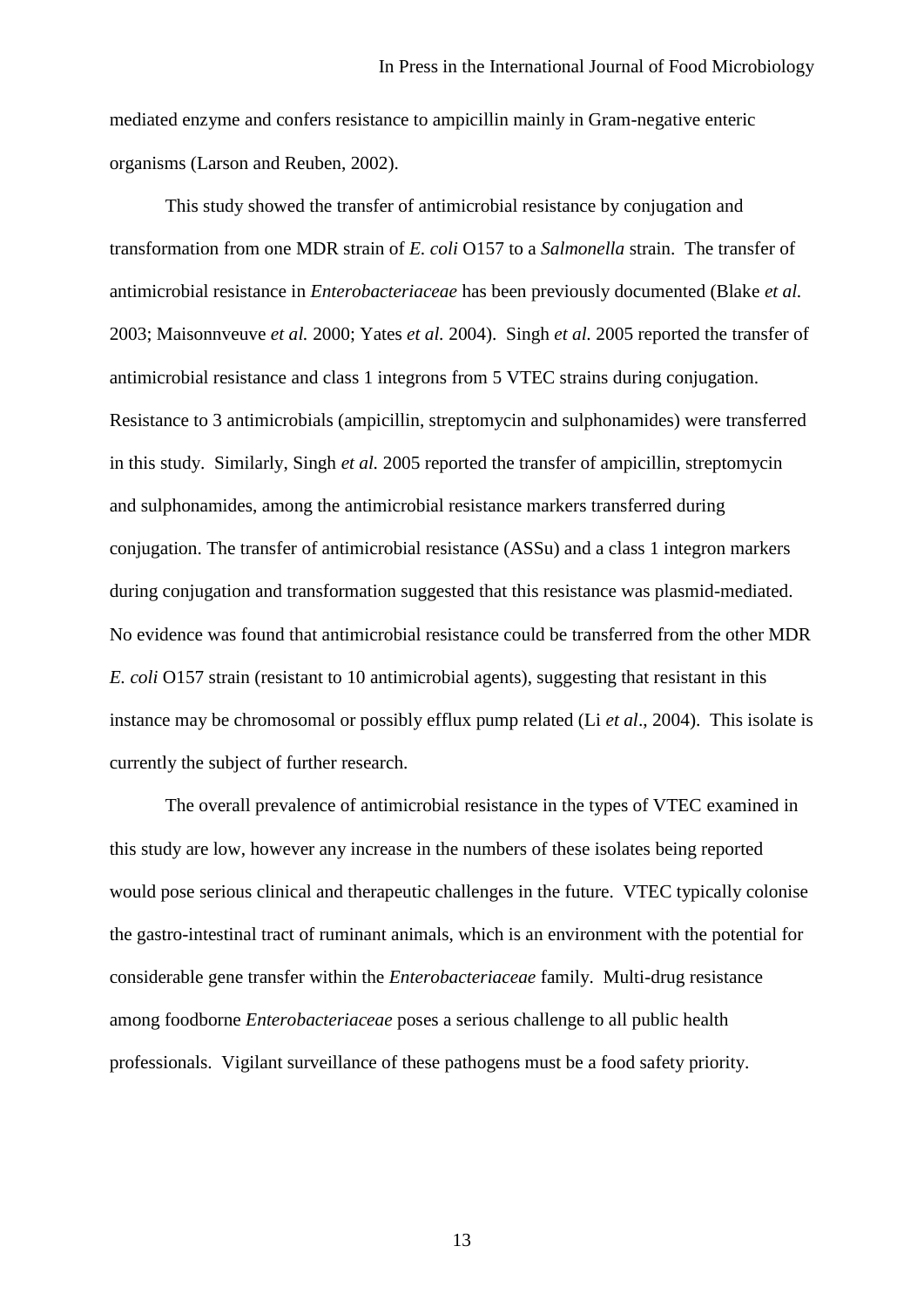#### **REFERENCES**

Ahmed, A.M., Miyoshi, S., Shinoda S. and Shimamoto, T., 2005. Molecular characterization of a multidrug-resistant strains of enteroinvasive *Escherichia coli* O164 isolated in Japan. Journal of Medical Microbiology 54, 273-278.

Ahmed, A.M. and Shimamoto, T., 2004. A plasmid-encoded class 1 integron carrying sat, a putative phosphoserine phosphatase gene and aadA2 from enterotoxigenic *Escherichia coli*  O159 isolated in Japan. FEMS Microbiology Letters235, 243-248.

Altschul, S.F., Madden, T.L., Schaffer, A.A., Zhang, J., Zhang, Z., Miller, W and Lipmann, D.J., 1997. Gapped BLAST and PSI-BLAST: a new generation of protein database search programs. Nucleic Acids Research 25, 3389-3402.

Anon. 2004. Performance standards for antimicrobial disk susceptibility tests. In: 6th edition, Approved Standard, NCCLS document M2-A6, NCCLS: 940 West Valley Road Suite 1400. Wayne, PA. pp. 1-144.

Arlet, G. and Philippon, A., 1991. Construction by polymerase chain reaction and intragenic DNA probes for three main types of transferable  $\beta$ -lactamases (TEM. SHV, CARB). FEMS Microbiology Letters 82, 19-26.

Ausubel, F.M., Brent, R., Kingston, R.E., Moore, D.D., Seidman, J.G., Smith, J.A. and Struhl, K., 2002. Short Protocols in Molecular Biology: A Compendium of Methods from Currents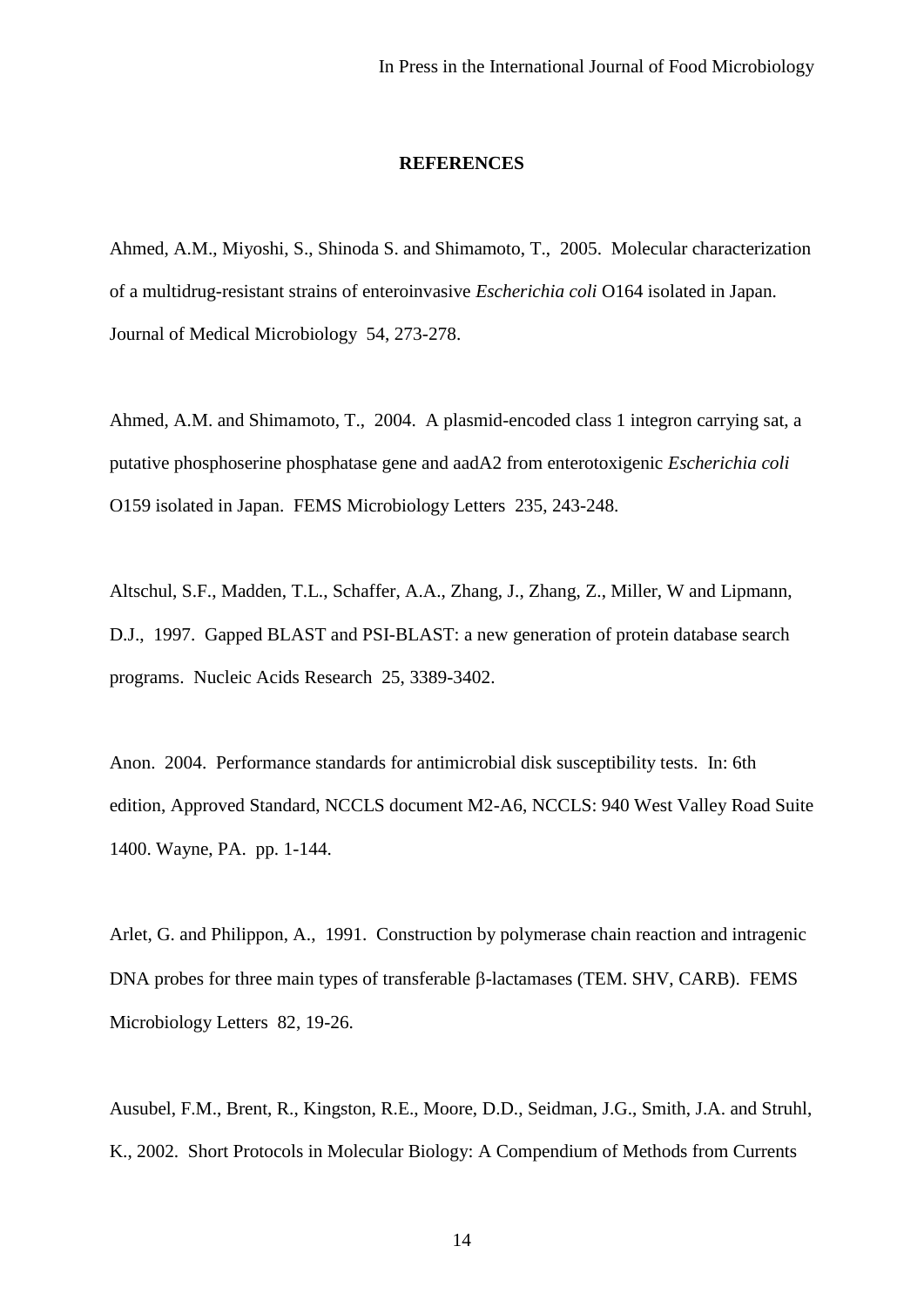Protocols in Molecular Biology. 5<sup>th</sup> Edition. John Wiley and Sons Inc., Canada Unit 1-8, P1-29.

Bettelheim, K.A., Hornitzky, M.A., Djordjevic S.P. and Kuzevski, A., 2003. Antibiotic resistance among verocytotoxigenic *E. coli* (VTEC) and non-VTEC isolated from domestic animals and humans. Journal of Medical Microbiology 52, 155-162.

Blake, D.P., Hillman, K., Fenlon, D.R. and Low J.C., 2003. Transfer of antibiotic resistance between commensal and pathogenic members of *Enterobacteriaceae* under ileal conditions. Journal of Applied Microbiology 95, 428-436.

Box, A.T., Mevius, D.J., Schellan, P., Verhoef, J. and Fluit, A.C., 2005. Integrons in *Escherichia coli* from food-poisoning animals in The Netherlands. Microbial Drug Resistance 11, 53-57.

Cagney, C., Crowley, H., Duffy, G., Sheridan, J.J., O'Brien, S**.,** Carney, E., Anderson, W.**,**  McDowell, D.A., Blair, I.S. and Bishop, R.H., 2004. Prevalence and numbers of *Escherichia coli* O157:H7 in minced beef and beef burgers from butcher shops and supermarkets in the Republic of Ireland. Food Microbiology 21, 203-212.

Daly, M., Buckley, J., Power, E. & Fanning S.,2004. Evidence for a chromosomally located third integron in *Salmonella enterica* serovar Typhimurium DT104b. Antimicrobial Agents and Chemotherapy 48, 1350-1352.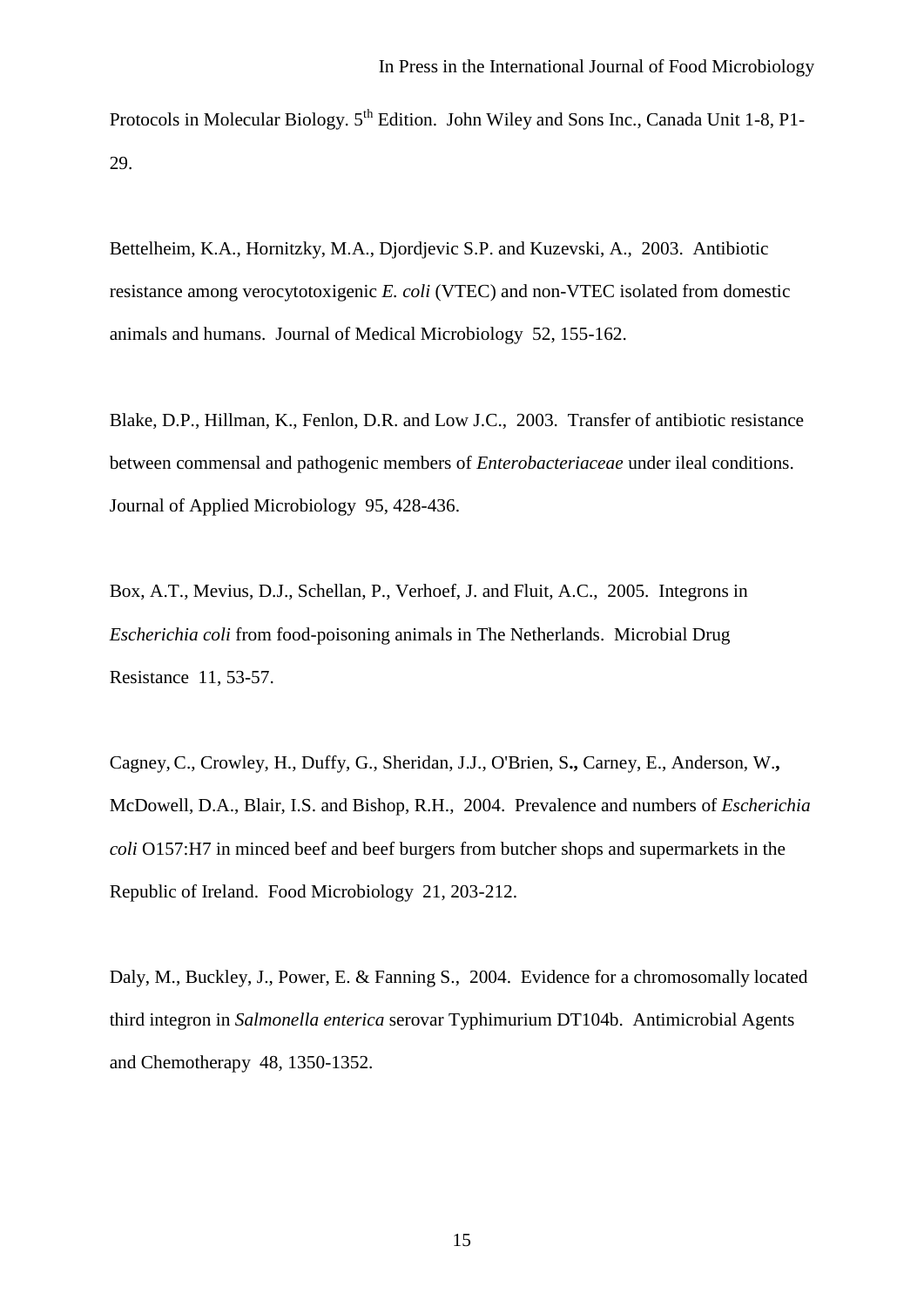Du, X., Shen, Z., Wu, B., Xia S. and Shen, J., 2005. Characterization of class 1 integronsmediated antibiotic resistance among calf pathogenic *Escherichia coli.* FEMS Microbiology Letters 245, 295-298.

Fitzgerald, A.C., Edrington, T.S., Looper, M.L., Callaway, T.R., Genovese, K.J., Bischoff, K.M., McReynolds, J.L., Thomas, J.D., Anderson R.C. and Nisbet D.J., 2003. Antimicrobial susceptibility and factors affecting the shedding of *E. coli* O157:H7 and *Salmonella* in dairy cattle. Letters in Applied Microbiology 37, 392-398.

Gallard, J.C., Hyatt, D.R., Crupper S.S. and Acheson, D.W., 2001. Prevalence, antibiotic susceptibility and diversity of *E. coli* O157:H7 isolates from a longitudinal study of beef cattle feedlots. Applied and Environmental Microbiology 67, 1619-1627.

Giammanco, G.M., Pignato, S., Grimont, F. Grimont, P.A.D., Caprioli, A., Morabito, S. and Giammanco, G., 2002. Characterization of Shiga Toxin-Producing *E. coli* O157:H7 isolated in Italy and in France. Journal of Clinical Microbiology 40, 4619-4624.

Golding, S.S. and Matthews, K.R., 2004. Intrinsic mechanism decreases susceptibility of *E. coli* to multiple antibiotics. Journal of Food Protection 67, 34-39.

Larson, L.L. and R. Ramphal., 2002. Extended-Spectrum  $\beta$ -lactamases. Seminars in Respiratory Infection 17, 189-194.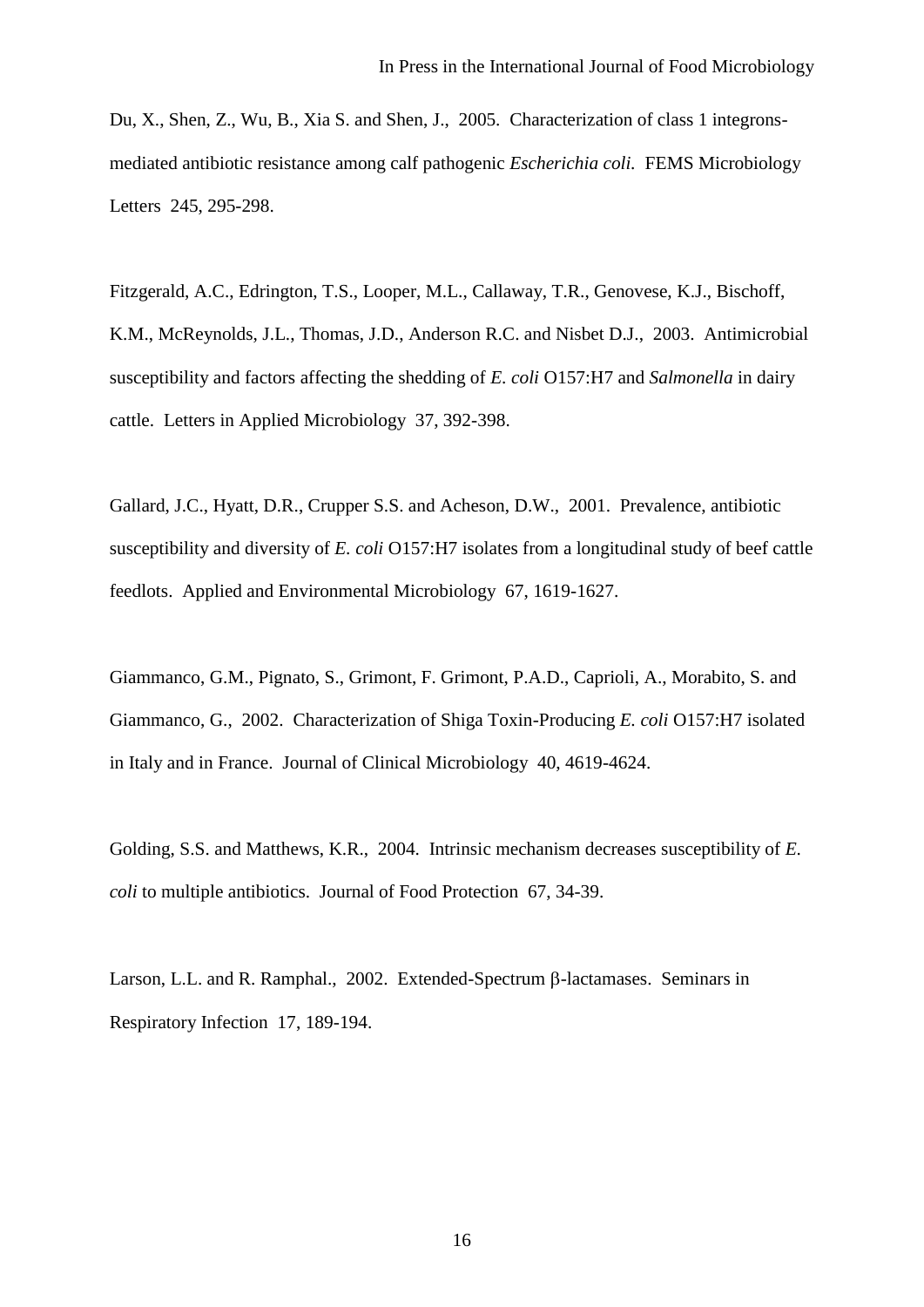Lévesque, C., Piche, L., Larose, C. and Roy, P.H., 1995. PCR mapping of integrons reveals several novel combinations of resistance genes. Antimicrobial Agents and Chemotherapy, 39, 185-91.

Li, X-Z., Zhang, L. and Nikaido, H. 2004. Efflux pump-mediated intrinsic drug resistance in *Mycobacterium smegmatis.* Antimicrobial Agents and Chemotherapy 48, 2415-2423.

Mack, D.R., 2000. Hold the Antibiotics. The American journal of gastroenterology 95, 3354.

Magwira, C.A., Gashe. B.A. and Collison, E.K., 2005. Prevalence and antibiotic resistance of *E. coli* O157:H7 in beef products from retail outlets in Gaborne, Botswana. Journal of Food Protection 68, 403-406.

Maidhof, H., Guerra, B., Abbas, S., Elsheikha, H.M., Whittam T.S. and Beutin L., 2002. A multi-resistant clone of Shiga toxin-producing *E. coli* O118:[H16] is spread in cattle and humans over different European countries. Applied and Environmental Microbiology 68, 5834-5842.

Miragaia, M., Couto, I., Pereira S.F.F, Kristinsson K.G., Westh H., Jarløv J.O., Carriço, J., Almeida J., Santos-Sanches, I., and de Lencastre, H. (2002). Molecular Characterization of Methicillin-Resistant *Staphylococcus epidermidis* Clones: Evidence of Geographic Dissemination. Journal of Clinical Microbiology 40, 430-438.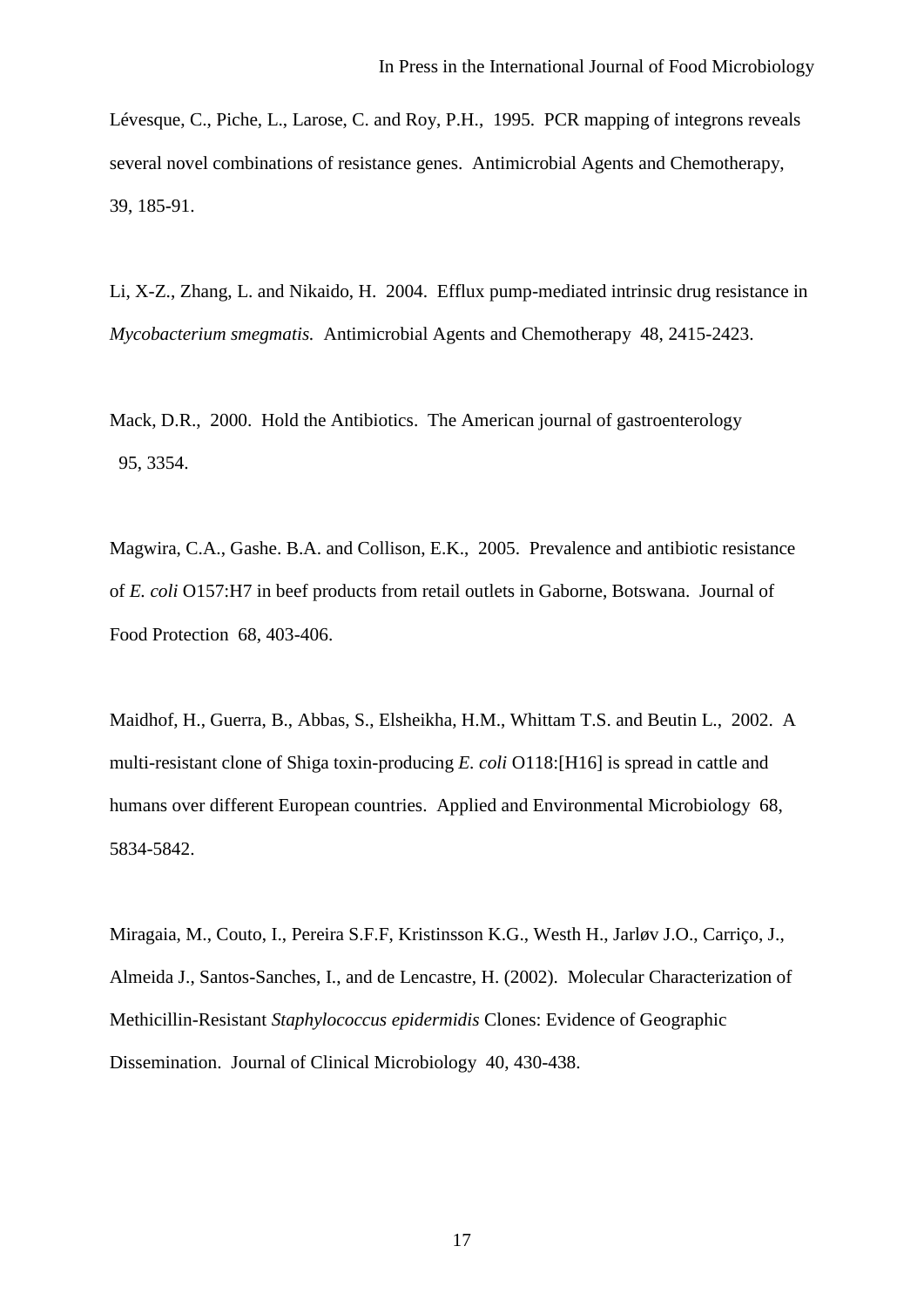Maisonneuve, S., Ouriet, M. F., Duval-Iflah, Y. (2000) effects of yoghurt intake on plasmid transfer and colonisation with transconjugants in the digestive tract of mice associated with human faecal flora. FEMS Microbiology Ecology 31, 241-248.

Miwa, Y., Matsumoto, M., Hiramatsu, R., Yamazaki, M., Saito, H., Saito, M., Suzuki, Y., Miyazaki, Y., 2002. Drug resistance of enterohemorrhagic *E. coli* O157 a possible relation of plasmids to the drug resistance. Kasenshogaku Zasshi, 76, 285-290.

Mizan, S., Lee, M.D., Harmon, B.G., Tkalcic S. and Maurer, J.J. 2002. Acquisition of antibiotic resistance plasmids by enterohemorrhagic *E. coli* O157:H7 within rumen fluid. Journal of Food Protection, 65, 1038-1040.

Murakami, J., Kenji, K., Kazuhiro, H., Kazufumi, H., Yamasaki T. and Nasu M. 2000. Macrolides and clindamycin suppress the release of shiga-like toxins for *E. coli* O157:H7. International Journal of Antimicrobial. Agents., 15, 103-109.

O'Brien, S., Daly, D., Duffy, G., Sheridan, J.J., Blair I.S. and McDowell D.A. 2005. Prevalence and numbers of *Escherichia coli* O157 on bovine hide at a beef slaughter plant. Journal of Food Protection, (in press)

O'Mahony, R., Saugy, M., Leonard, N., Drudy, D., Bradshaw, B., Egan, J., Whyte, P., O'Mahony, M., Wall, P. and Fanning, S., 2005. Antimicrobial resistance in isolates of *Salmonella* spp. from pigs and the characterisation of a *S.* Infantis gene cassette. Foodborne Pathogens and Disease. Foodborne Pathogens and Disease 2, 274-281.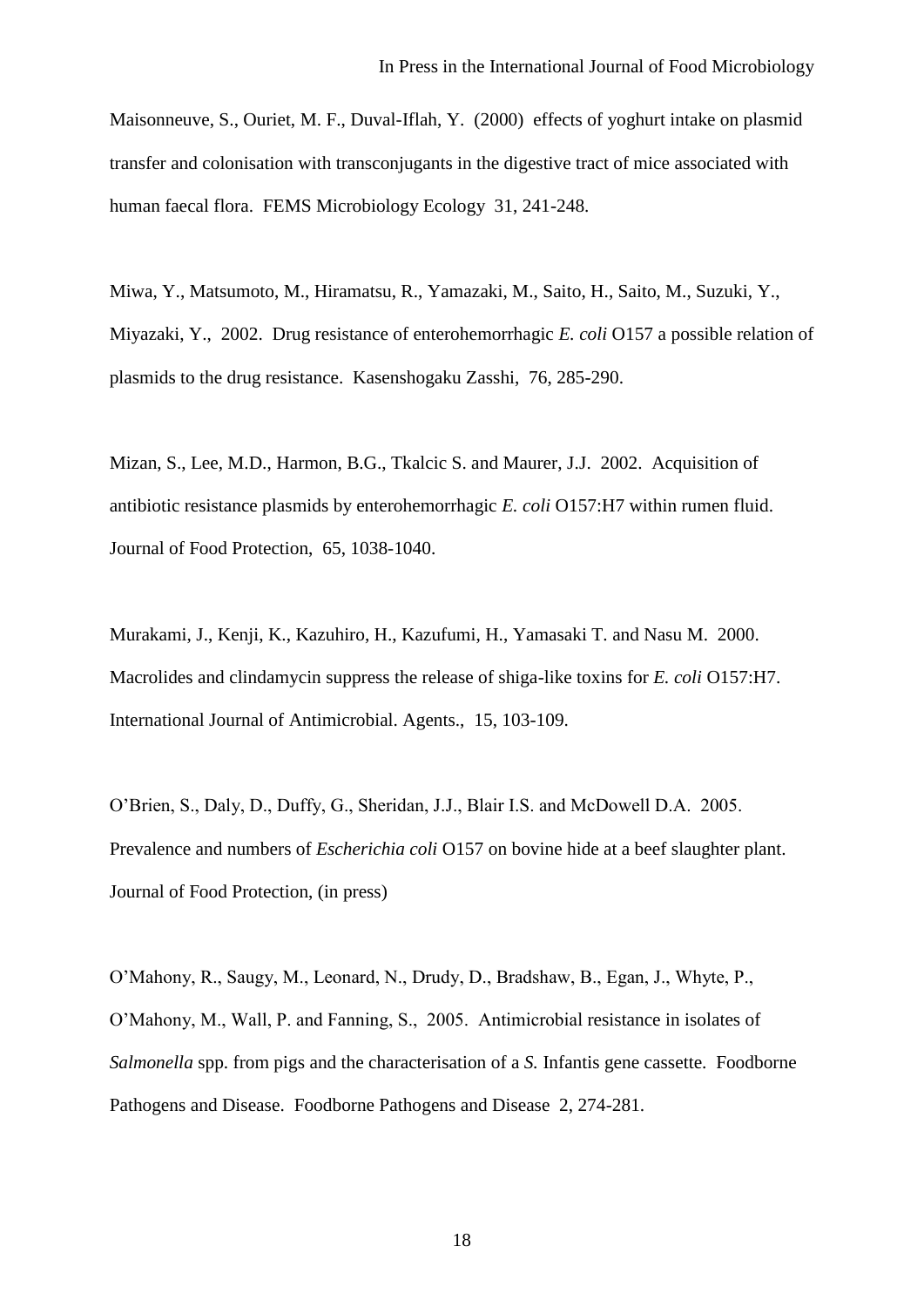Sanchez, S., Lee, M.D., Harmon, B.G., Maurer J.J. and Doyle, M.P., 2002. Animal issues associated with *Escherichia coli* O157:H7. Journal of the American Veterinary Medical Association 221, 1122-1126.

Schroeder, C.M., Zhao, C., DebRoy, C., Torcolini, J., Zhao, S., White, D.G., Wagner, D.D. and McDermott, P.F., Walker R.D. and Meng, J., 2002(a). Antimicrobial resistance of *Escherichia coli* O157 isolated from humans, cattle, swine and food. Applied and Environmental Microbiology 68, 576-581.

Schroeder, C.M., Meng, J.,Zhao, S., DebRoy, C., Torcolini, J., Zhao, C., McDermott, P.F., Wagner, D.D., Walker, R.D. and White, D.G., 2002(b). Antimicrobial resistance of *E. coli* O26, O103, O111, O128 and O145 from animals and humans. Emerging Infectious Disease 8, 1409-1414.

Shiomi, M., Togawa, M., Fujita K. and Murata, R., 1999. Effect of early fluoroquinolones in hemorrhagic colitis due to *E. coli* 0157:H7. Pediatric International41, 228-232.

Singh, R., Schroeder, C.M., Meng, J., White, D.G., McDermott, P.F., Wagner, D.D., Yang, H., Simjee, S., DebRoy, C., Walker, R.D. and Zhao, S., 2005. Identification of antimicrobial resistance and class 1 integrons in Shiga toxin-producing *Escherichia coli* recovered from humans and food animals. Journal of Antimicrobial Chemotherapy 56, 216-219.

Stokes, H.W. and R.M. Hall, 1989. A novel family of potentially mobile DNA elements encoding site-specific gene-integration functions: integrons. Molecular Microbiology 3, 1669-1683.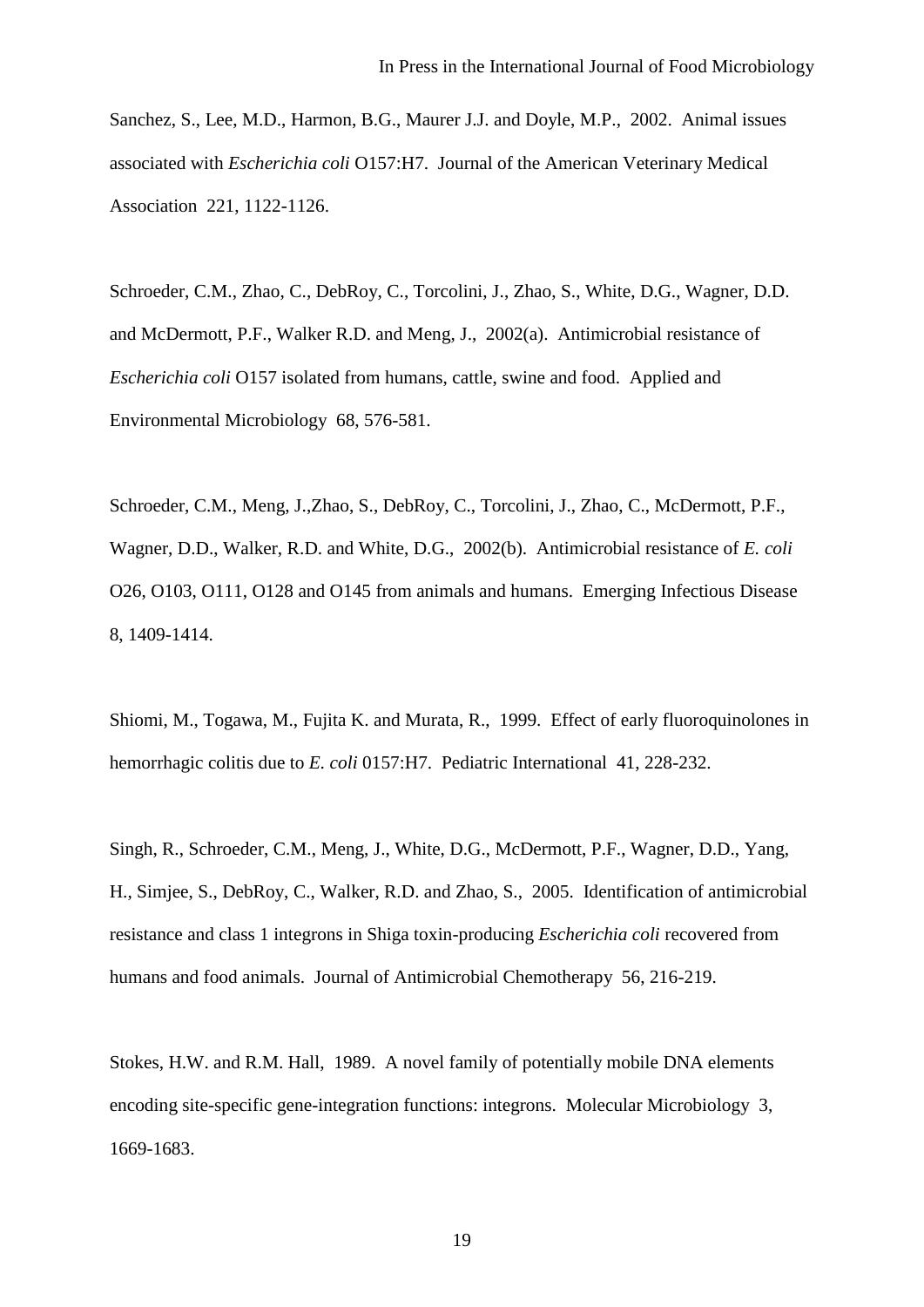Sundstrom, L, P., Radstrom, G., Swedberg and O, Skold, 1988. Site specific recombination promotes linkage between trimethoprim and sulfonamide resistance genes. Sequence characterisation of *dhfr*V and *sul*1and a recombination active locus of Tn*21.* Molecular and General Genetics 213, 191-201.

Takahashi, K., Narita, K., Kato, Y., Sugiyama, T. Koide, N., Yoshida T. and Yokochi, T., 1997. Low-level release of Shiga-like toxin (Verocytotoxin) and endotoxin from enterohemorrhagic *E. coli* treated with imipenim. Antimicrobial Agents and Chemotherapy 41, 2295-2296.

Thompson, J.D., Higgins, D.G. & Gibson, T.G., 1994. CLUSTALW: improving the sensitivity of progressive multiple sequence alignment through sequence weighting, positions specific gap penalties and weight matrix choice. Nucleic Acids Research 22, 4673-80.

Walsh, D., Duffy, G., Sheridan, J.J., Blair I.S. and McDowell, D.A., 2001. Antibiotic resistance among Listeria, including *Listeria monocytogenes* in retail foods. Journal of Applied Microbiology 90, 512-22.

Weir, E. 2000. *Escherichia coli* O157:H7. Canadian Medical Association 163, 205.

White, D.G., Zhao, S., McDermott, P.F., Ayers, S., Gaines, S., Friedman, S., Wagner, D.D., Meng, J., Needle, D., Davis, M. and DebRoy, C., 2000b. Characterization of antimicrobial resistance among *E. coli* O111 isolates of animal and human origin. Microbial Drug Resistance 8, 139-146.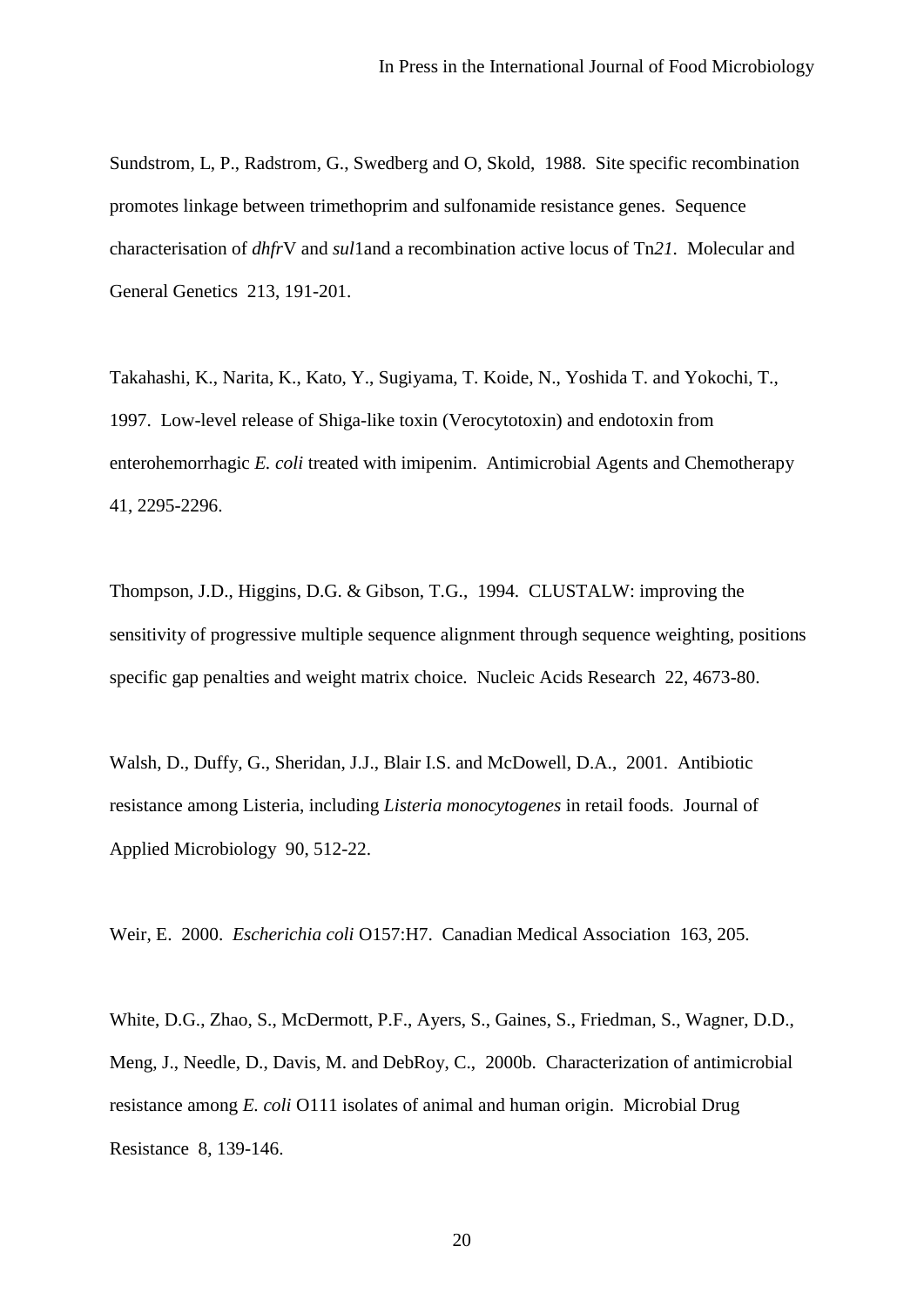Yates, C.M., Pearce, M.C. Woolhouse, M.E. and Amyes, S.G. 2004. High frequency transfer and horizontal spread of apramycin resistance in calf faecal *Escherichia coli.* Journal of Antimicrobial Chemotherapy 54, 534-537.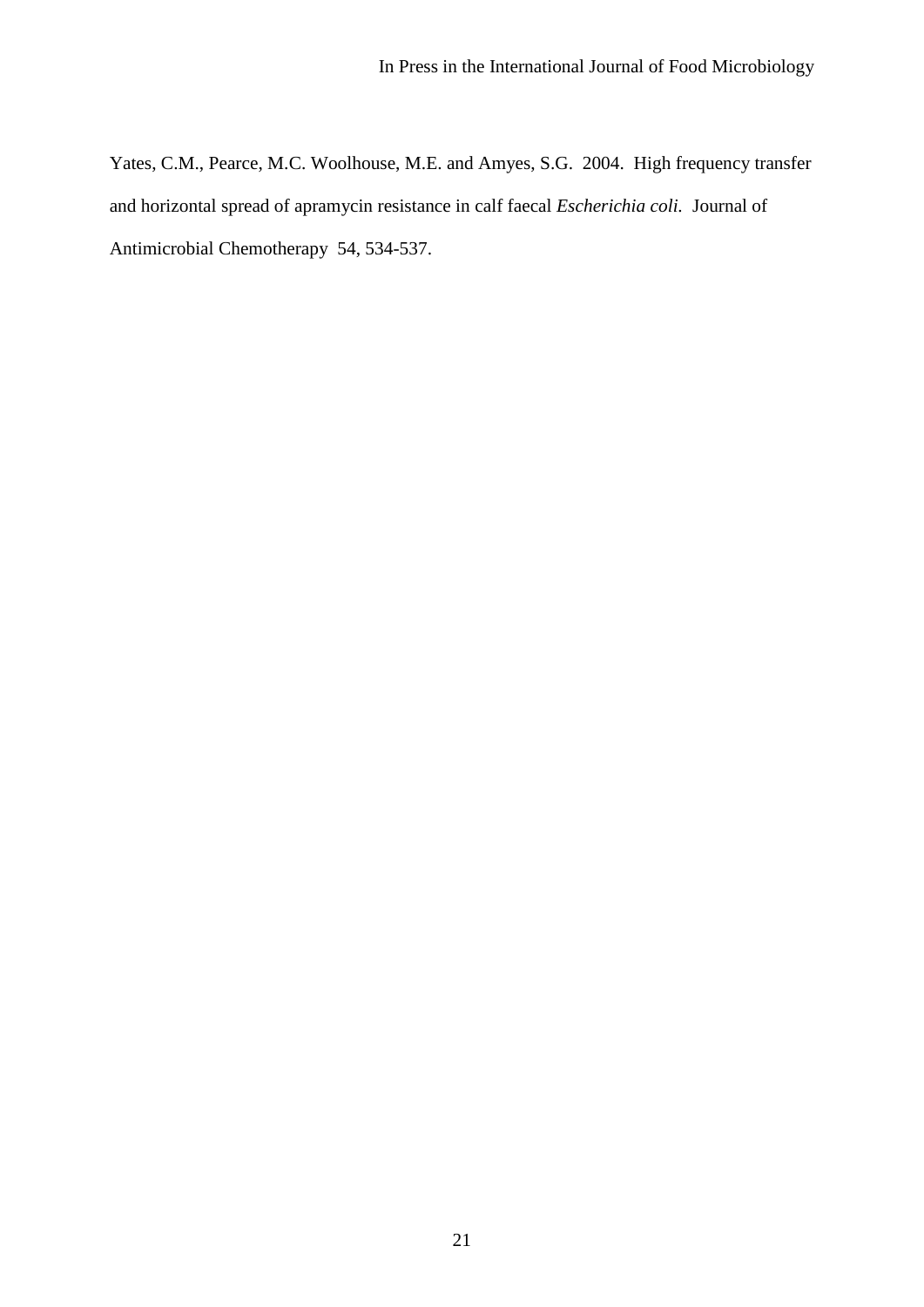**TABLE 1**. Antibiotic Resistance Profiles of Verocytotoxigenic *E. coli* (*E. coli* O157, *E. coli* O111 and *E. coli* O26), isolated from bovine hide, retail, clinical human and bovine veterinary sources.

| <b>Serotype</b>  | <b>Source</b>      | No of           | No and %      | $R$ -type $\P$     |  |
|------------------|--------------------|-----------------|---------------|--------------------|--|
|                  |                    | <b>isolates</b> | of resistant  |                    |  |
|                  |                    | analysed        | isolates      |                    |  |
| O157             | <b>Minced Beef</b> | 45              | $1(2\%)$      | AmpCDoKMhNaSSuTW   |  |
| O157             | <b>Minced Beef</b> |                 | $1(2\%)$      | <b>AmpDoMhSSuT</b> |  |
| O157             | <b>Minced Beef</b> |                 | 2(4%)         | <b>DoST</b>        |  |
| O157             | <b>Minced Beef</b> |                 | 12 (27%)      | <b>NaS</b>         |  |
| O <sub>157</sub> | <b>Minced Beef</b> |                 | $1(2\%)$      | CecSu              |  |
| O157             | <b>Bovine Hide</b> | 204             | 2(1%)         | <b>NaS</b>         |  |
| O157             | <b>Bovine Hide</b> |                 | $1(0.5\%)$    | AmpCec             |  |
| O157             | <b>Bovine Hide</b> |                 | $1(0.5\%)$    | AmpK               |  |
| O157             | <b>Bovine Hide</b> |                 | $1(0.5\%)$    | MoxSu              |  |
| O157             | <b>Bovine Hide</b> |                 | $1(0.5\%)$    | KSu                |  |
| O157             | <b>Bovine Hide</b> |                 | $1(0.5\%)$    | SSu                |  |
| O157             | <b>Bovine Hide</b> |                 | $1(0.5\%)$    | Cec                |  |
| O157             | <b>Bovine Hide</b> |                 | $1(0.5\%)$    | $\bf K$            |  |
| O157             | <b>Bovine Hide</b> |                 | $1(0.5\%)$    | Mh                 |  |
| O157             | <b>Bovine Hide</b> |                 | $1(0.5\%)$    | Nor                |  |
| O <sub>157</sub> | <b>Bovine Hide</b> |                 | $1(0.5\%)$    | ${\bf S}$          |  |
| O157             | <b>Bovine Hide</b> |                 | $1(0.5\%)$    | T                  |  |
| O157             | Clinical           | 8               | $1(13\%%$     | S                  |  |
| 0111             | <b>Clinical</b>    | 7               | 1(14%)        | <b>AmpNaSW</b>     |  |
| <b>O111</b>      | <b>Veterinary</b>  | 9               | $1(11\%)$     | <b>AmpSSu</b>      |  |
| O111             | Veterinary         |                 | $1(11\%)$     | <b>KSSu</b>        |  |
| O111             | Veterinary         |                 | $1(11\%)$     | <b>KS</b>          |  |
| O111             | Veterinary         |                 | $1(11\%)$     | Mh                 |  |
| O <sub>26</sub>  | Clinical           | 6               | none detected | none detected      |  |
| O <sub>26</sub>  | Veterinary         | 9               | 2(22%)        | T                  |  |

## **Notes:**

 $\P$ (Amp) ampicillin, (C) chloramphenicol, (Cec) cefachlor, (Do) doxycycline, (K) kanamycin, (Mh) minocycline, (Mox) moxalactam, (Na) nalidixic acid, (Nor) norfloxacin, (S) streptomycin, (Su) sulfonamides, (T) tetracycline and (W) trimethoprim

Multi-drug resistant strains (resistant to 3 or more different antimicrobial classes) are shown in **bold**.